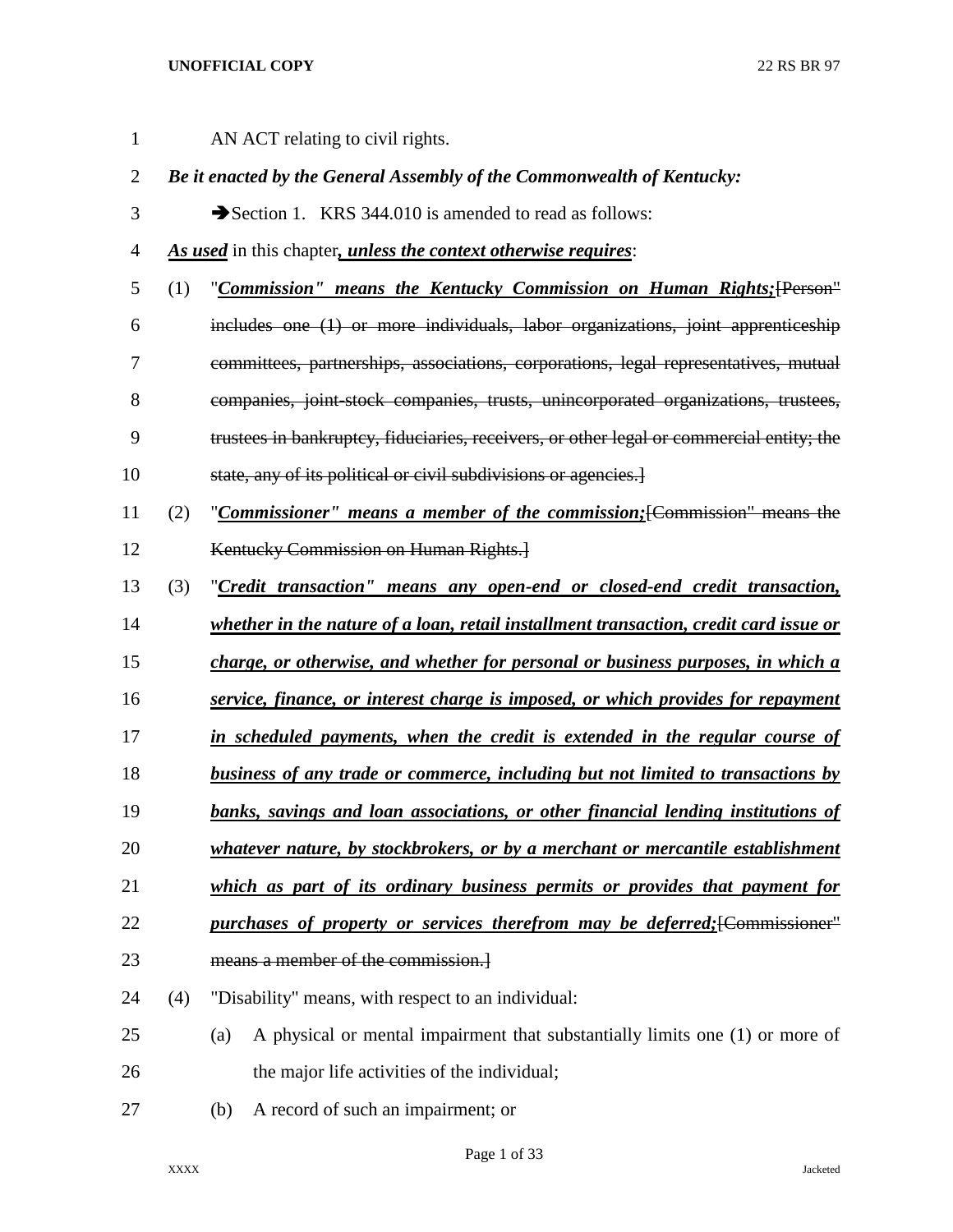| $\mathbf{1}$   |     | Being regarded as having such an impairment.<br>(c)                                                                        |
|----------------|-----|----------------------------------------------------------------------------------------------------------------------------|
| $\overline{2}$ |     | Persons with current or past controlled substances abuse or alcohol abuse problems                                         |
| 3              |     | and persons excluded from coverage by the Americans with Disabilities Act of                                               |
| 4              |     | 1990, Pub. L. No. $\left\{\left(\text{P.L.}\right)$ 101-336, as amended, $\left\{\right\}\right\}$ shall not be considered |
| 5              |     | <i>individuals with a disability</i> ; [excluded from this section.]                                                       |
| 6              | (5) | "Discrimination" means any direct or indirect act or practice of exclusion,                                                |
| $\overline{7}$ |     | distinction, restriction, segregation, limitation, refusal, denial, or any other act or                                    |
| 8              |     | practice of differentiation or preference in the treatment of a person or persons, or                                      |
| 9              |     | the aiding, abetting, inciting, coercing, or compelling thereof made unlawful under                                        |
| 10             |     | this chapter; $\left\{ \cdot \right\}$                                                                                     |
| 11             | (6) | "Discriminatory housing practice" means an act that is unlawful under Section                                              |
| 12             |     | 18, 19, 20, 21, or 23 of this Act; [Real property" includes buildings, structures, real                                    |
| 13             |     | estate, lands, tenements, leaseholds, cooperatives, condominiums, and                                                      |
| 14             |     | hereditaments, corporeal and incorporeal, or any interest in the above.]                                                   |
| 15             | (7) | $(a)$ "Familial status" means one (1) or more individuals who have not attained                                            |
| 16             |     | the age of eighteen (18) years and are domiciled with:                                                                     |
| 17             |     | A parent or another person having legal custody of the individual or<br>1.                                                 |
| 18             |     | <i>individuals; or</i>                                                                                                     |
| 19             |     | The designee of a parent or other person having custody, with the<br><u>2.</u>                                             |
| 20             |     | written permission of the parent or other person.                                                                          |
| 21             |     | The protection afforded against discrimination on the basis of familial<br>(b)                                             |
| 22             |     | status shall apply to any person who is pregnant or is in the process of                                                   |
| 23             |     | securing legal custody of any individual who has not attained the age of                                                   |
| 24             |     | eighteen (18) years; ["Housing accommodations" includes improved and                                                       |
| 25             |     | unimproved property and means any building, structure, lot or portion thereof,                                             |
| 26             |     | which is used or occupied, or is intended, arranged, or designed to be used or                                             |
| 27             |     | occupied as the home or residence of one (1) or more families, and any vacant                                              |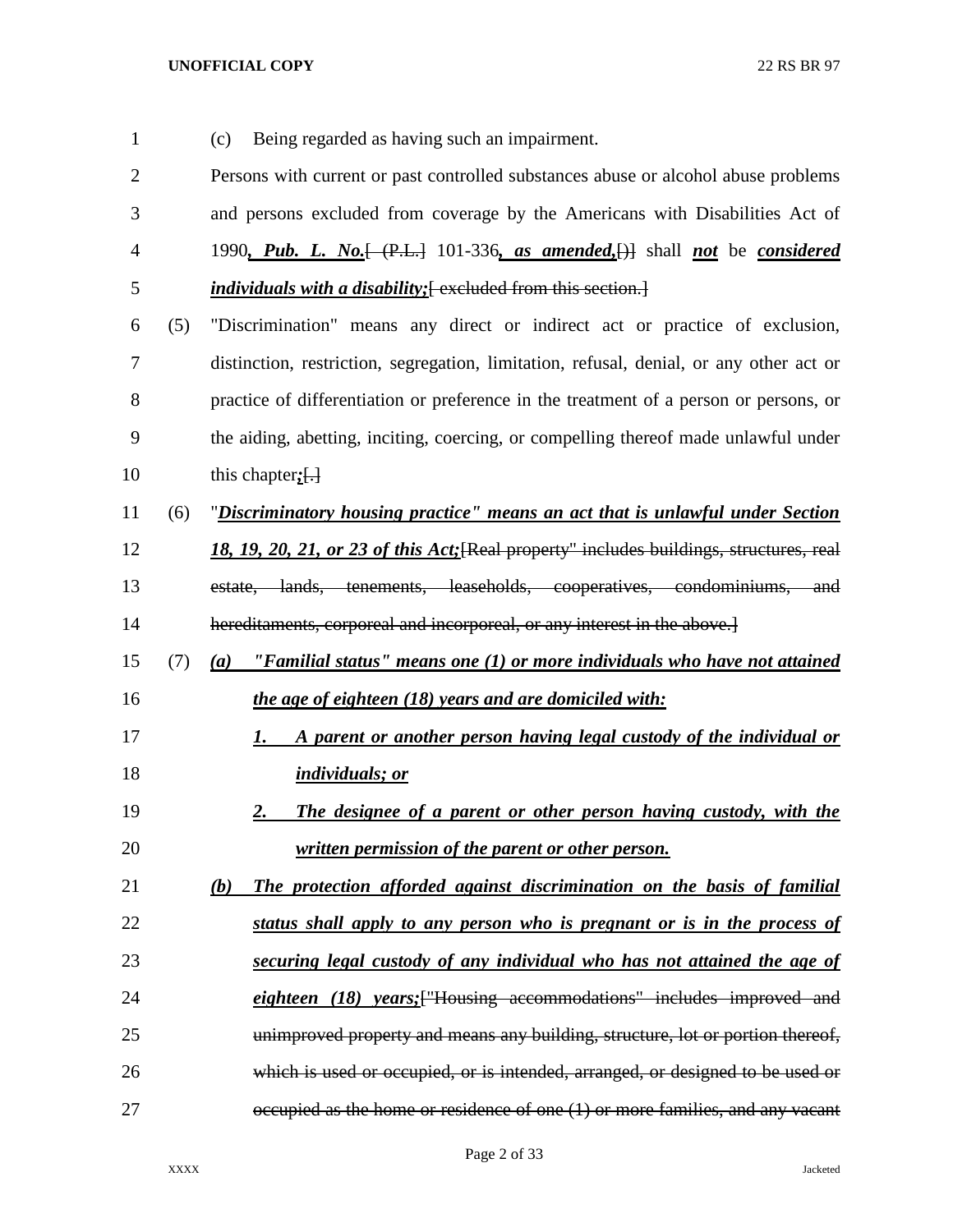| $\mathbf{1}$ |     | land which is offered for sale or lease for the construction or location thereon         |
|--------------|-----|------------------------------------------------------------------------------------------|
| 2            |     | of any such building or structure.]                                                      |
| 3            | (8) | "Family" includes a single individual; [Real estate operator" means any individual       |
| 4            |     | or combination of individuals, labor organizations, joint apprenticeship committees,     |
| 5            |     | partnerships, associations, corporations, legal representatives, mutual companies,       |
| 6            |     | joint stock companies, trusts, unincorporated organizations, trustees in bankruptcy,     |
| 7            |     | receivers, or other legal or commercial entity, the county, or any of its agencies, that |
| 8            |     | is engaged in the business of selling, purchasing, exchanging, renting, or leasing       |
| 9            |     | real estate, or the improvements thereon, including options, or that derives income,     |
| 10           |     | in whole or in part, from the sale, purchase, exchange, rental, or lease of real estate; |
| 11           |     | or an individual employed by or acting on behalf of any of these.]                       |
| 12           | (9) | "Financial institution" means a bank, banking organization, mortgage company,            |
| 13           |     | insurance company, or other lender to whom application is made for financial             |
| 14           |     | assistance for the purchase, lease, acquisition, construction, rehabilitation,           |
| 15           |     | repair, maintenance, or improvement of real property, or an individual employed          |
| 16           |     | by or acting on behalf of any of these; [Real estate broker" or "real estate salesman"   |
| 17           |     | means any individual, whether licensed or not, who, on behalf of others, for a fee,      |
| 18           |     | commission, salary, or other valuable consideration, or who with the intention or        |
| 19           |     | expectation of receiving or collecting the same, lists, sells, purchases, exchanges,     |
| 20           |     | rents, or leases real estate, or the improvements thereon, including options, or who     |
| 21           |     | negotiates or attempts to negotiate on behalf of others such an activity; or who         |
| 22           |     | advertises or holds himself out as engaged in these activities; or who negotiates or     |
| 23           |     | attempts to negotiate on behalf of others a loan secured by mortgage or other            |
| 24           |     | encumbrance upon a transfer of real estate, or who is engaged in the business of         |
| 25           |     | charging an advance fee or contracting for collection of a fee in connection with a      |
| 26           |     | contract whereby he undertakes to promote the sale, purchase, exchange, rental, or       |
| 27           |     | lease of real estate through its listing in a publication issued primarily for this      |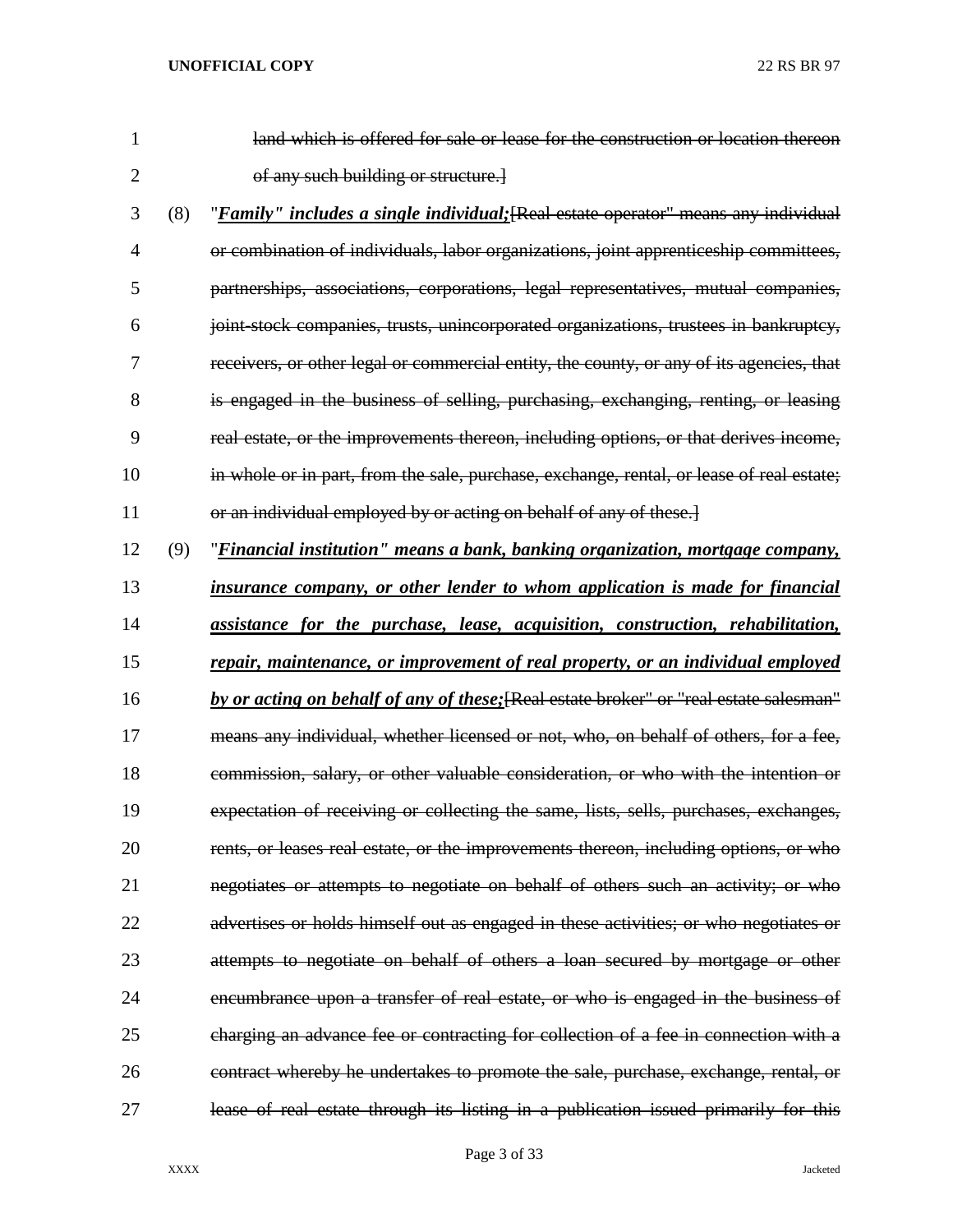| $\mathbf{1}$   |      | purpose; or any person employed by or acting on behalf of any of these.]                    |
|----------------|------|---------------------------------------------------------------------------------------------|
| $\overline{2}$ | (10) | "Gender identity" means having or being perceived as having a gender identity or            |
| 3              |      | expression, whether or not traditionally associated with the sex assigned to that           |
| 4              |      | <i>person at birth</i> ; [Financial institution" means bank, banking organization, mortgage |
| 5              |      | company, insurance company, or other lender to whom application is made for                 |
| 6              |      | financial assistance for the purchase, lease, acquisition, construction, rehabilitation,    |
| 7              |      | repair, maintenance, or improvement of real property, or an individual employed by          |
| 8              |      | or acting on behalf of any of these.                                                        |
| 9              | (11) | "Housing accommodations" includes improved and unimproved property and                      |
| 10             |      | means any building, structure, lot, or portion thereof which is used or occupied,           |
| 11             |      | or is intended, arranged, or designed to be used or occupied, as the home or                |
| 12             |      | <u>residence of one (1) or more families, and any vacant land which is offered for</u>      |
| 13             |      | sale or lease for the construction or location thereon of any such building or              |
| 14             |      | structure;                                                                                  |
| 15             | (12) | "Licensing agency" means any public or private organization which has as one (1)            |
| 16             |      | of its duties the issuing of licenses or the setting of standards which an individual       |
| 17             |      | must hold or must meet as a condition to practicing a particular trade or profession        |
| 18             |      | or to obtaining certain employment within <i>this Commonwealth</i> [the state] or as a      |
| 19             |      | condition to competing effectively with an individual who does hold a license or            |
| 20             |      | meet the standards $\left\{\frac{1}{2}\right\}$                                             |
| 21             |      | [(12) "Credit transaction" shall mean any open or closed end credit transaction whether in  |
| 22             |      | the nature of a loan, retail installment transaction, credit card issue or charge, or       |
| 23             |      | otherwise, and whether for personal or for business purposes, in which a service,           |
| 24             |      | finance, or interest charge is imposed, or which provides for repayment in scheduled        |
| 25             |      | payments, when such credit is extended in the course of the regular course of any           |
| 26             |      | trade or commerce, including but not limited to transactions by banks, savings and          |
| 27             |      | loan associations, or other financial lending institutions of whatever nature, stock        |

## Page 4 of 33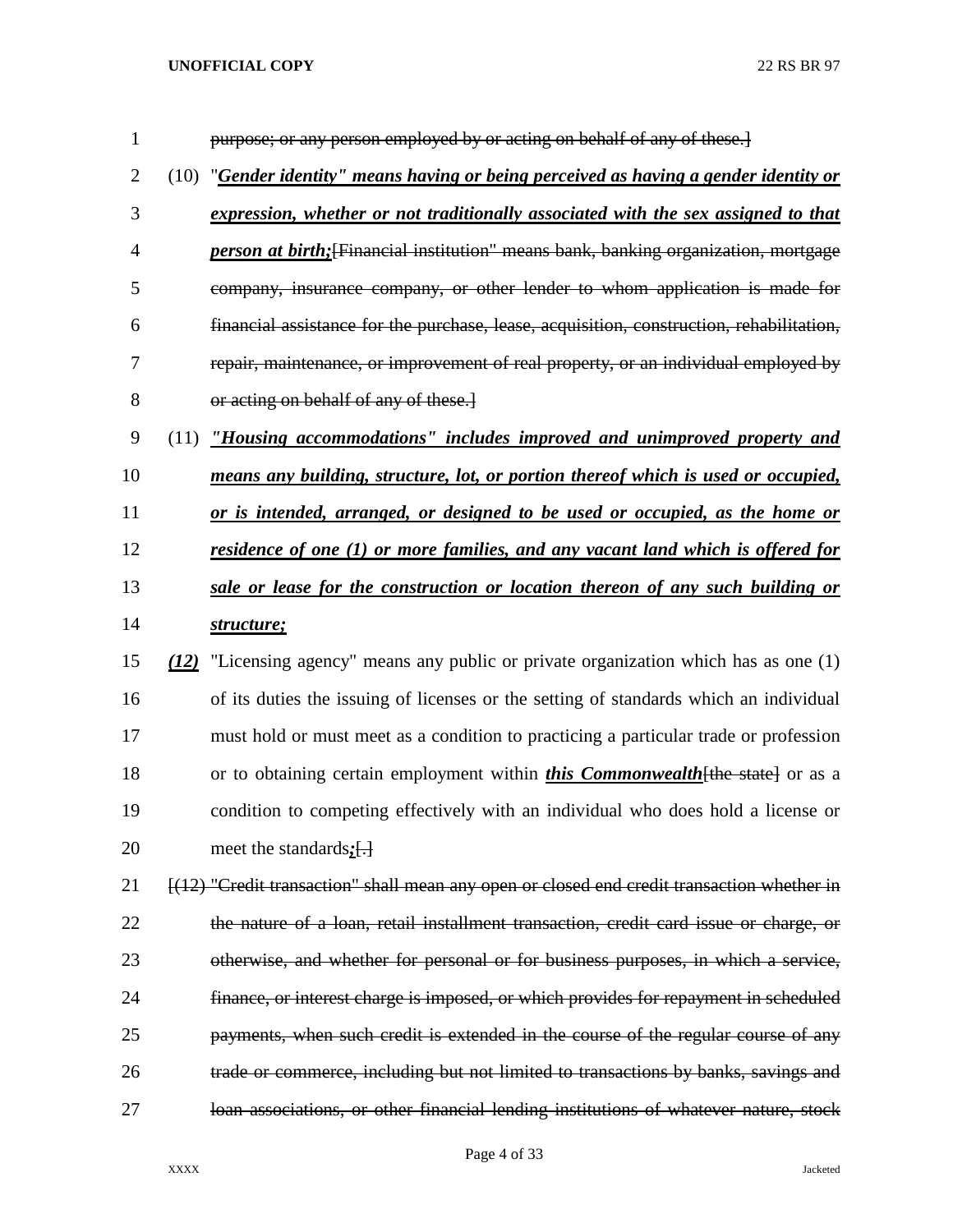| 1              | brokers, or by a merchant or mercantile establishment which as part of its ordinary       |
|----------------|-------------------------------------------------------------------------------------------|
| $\overline{2}$ | business permits or provides that payment for purchases of property or services           |
| 3              | therefrom may be deferred.                                                                |
| 4              | (13) "Local commission" means a local human rights commission created pursuant            |
| 5              | to Section 17 of this Act;                                                                |
| 6              | $(14)$ "Person" includes one $(1)$ or more individuals, labor organizations, joint        |
| 7              | apprenticeship committees, partnerships, associations, corporations, legal                |
| 8              | representatives, mutual companies, joint stock companies, limited liability               |
| 9              | <u>companies, trusts, unincorporated organizations, trustees, trustees in bankruptcy,</u> |
| 10             | <u>fiduciaries, receivers, or other legal or commercial entity, or the Commonwealth</u>   |
| 11             | or any of its political or civil subdivisions or agencies; ["To rent" means to lease, to  |
| 12             | sublease, to let, or otherwise to grant for a consideration the right to occupy           |
| 13             | premises not owned by the occupant.]                                                      |
| 14             | $(15)$ [ $(14)$ ] "Real estate broker" or "real estate salesperson" means any individual, |
| 15             | whether licensed or not, who:                                                             |
| 16             | On behalf of others, for a fee, commission, salary, or other valuable<br>(a)              |
| 17             | consideration, or who with the intention or expectation of receiving or                   |
| 18             | collecting the same, lists, sells, purchases, exchanges, rents, or leases real            |
| 19             | estate, or the improvements thereon, including options;                                   |
| 20             | Negotiates or attempts to negotiate on behalf of others an activity described<br>(b)      |
| 21             | <i>in paragraph (a) of this subsection;</i>                                               |
| 22             | Advertises or holds himself or herself out as engaged in activities described<br>(c)      |
| 23             | in paragraph (a) of this subsection;                                                      |
| 24             | Negotiates or attempts to negotiate on behalf of others a loan secured by a<br>(d)        |
| 25             | mortgage or other encumbrance upon a transfer of real estate;                             |
| 26             | Is engaged in the business of charging an advance fee or contracting for<br>(e)           |
| 27             | collection of a fee in connection with a contract whereby he or she                       |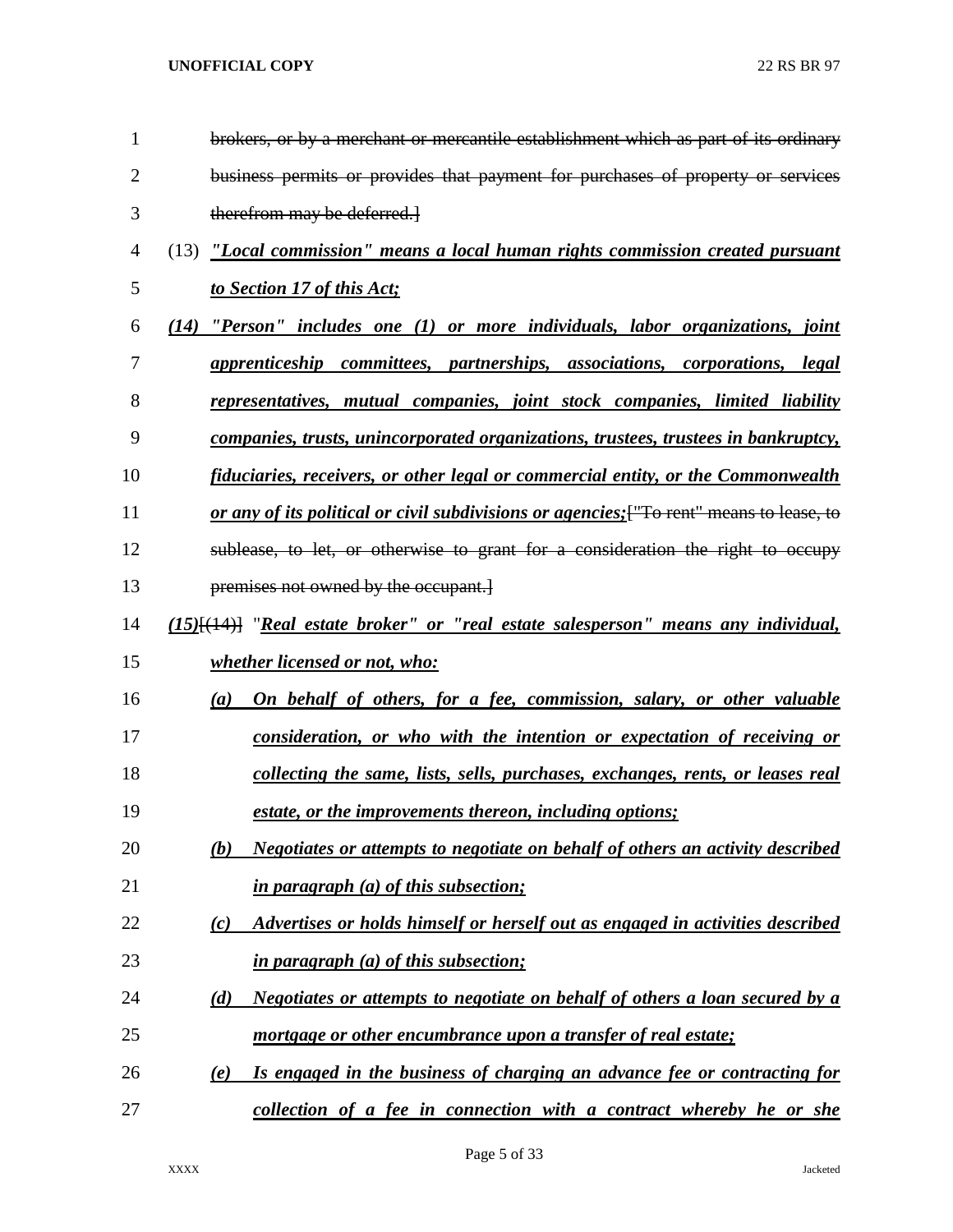| 1              |          | undertakes to promote the sale, purchase, exchange, rental, or lease of real        |
|----------------|----------|-------------------------------------------------------------------------------------|
| $\overline{2}$ |          | estate through its listing in a publication issued primarily for this purpose;      |
| 3              |          | $\mathbf{r}$                                                                        |
| 4              | (f)      | Is employed by or acting on behalf of any person described in paragraphs            |
| 5              |          | (a) to (e) of this subsection; [Family" includes a single individual.]              |
| 6              |          | $(16)$ [ $(15)$ $(a)$ ] $'$ Real estate operator'' means:                           |
| 7              | (a)      | Any individual or combination of individuals, labor organizations, joint            |
| 8              |          | apprenticeship committees, partnerships, associations, corporations, legal          |
| 9              |          | representatives, mutual companies, joint stock companies, limited liability         |
| 10             |          | companies, trusts, unincorporated organizations, trustees in bankruptcy,            |
| 11             |          | receivers, or other legal or commercial entities, the county, or any of its         |
| 12             |          | <i>agencies, that:</i>                                                              |
| 13             |          | Is engaged in the business of selling, purchasing, exchanging,                      |
| 14             |          | renting, or leasing real estate, or the improvements thereon, including             |
| 15             |          | options; or                                                                         |
| 16             |          | Derives income, in whole or in part, from the sale, purchase,<br>2.                 |
| 17             |          | exchange, rental, or lease of real estate; or                                       |
| 18             | (b)      | An individual employed by or acting on behalf of any individual or entity           |
| 19             |          | <i>described in paragraph (a) of this subsection</i> ; ["Familial status" means one |
| 20             |          | (1) or more individuals who have not attained the age of eighteen (18) years        |
| 21             |          | and are domiciled with:                                                             |
| 22             |          | A parent or another person having legal custody of the individual or                |
| 23             |          | individuals; or                                                                     |
| 24             |          | The designee of a parent or other person having custody, with the                   |
| 25             |          | written permission of the parent or other person.                                   |
| 26             | $\Theta$ | The protection afforded against discrimination on the basis of familial status      |
| 27             |          | shall apply to any person who is pregnant or is in the process of securing legal    |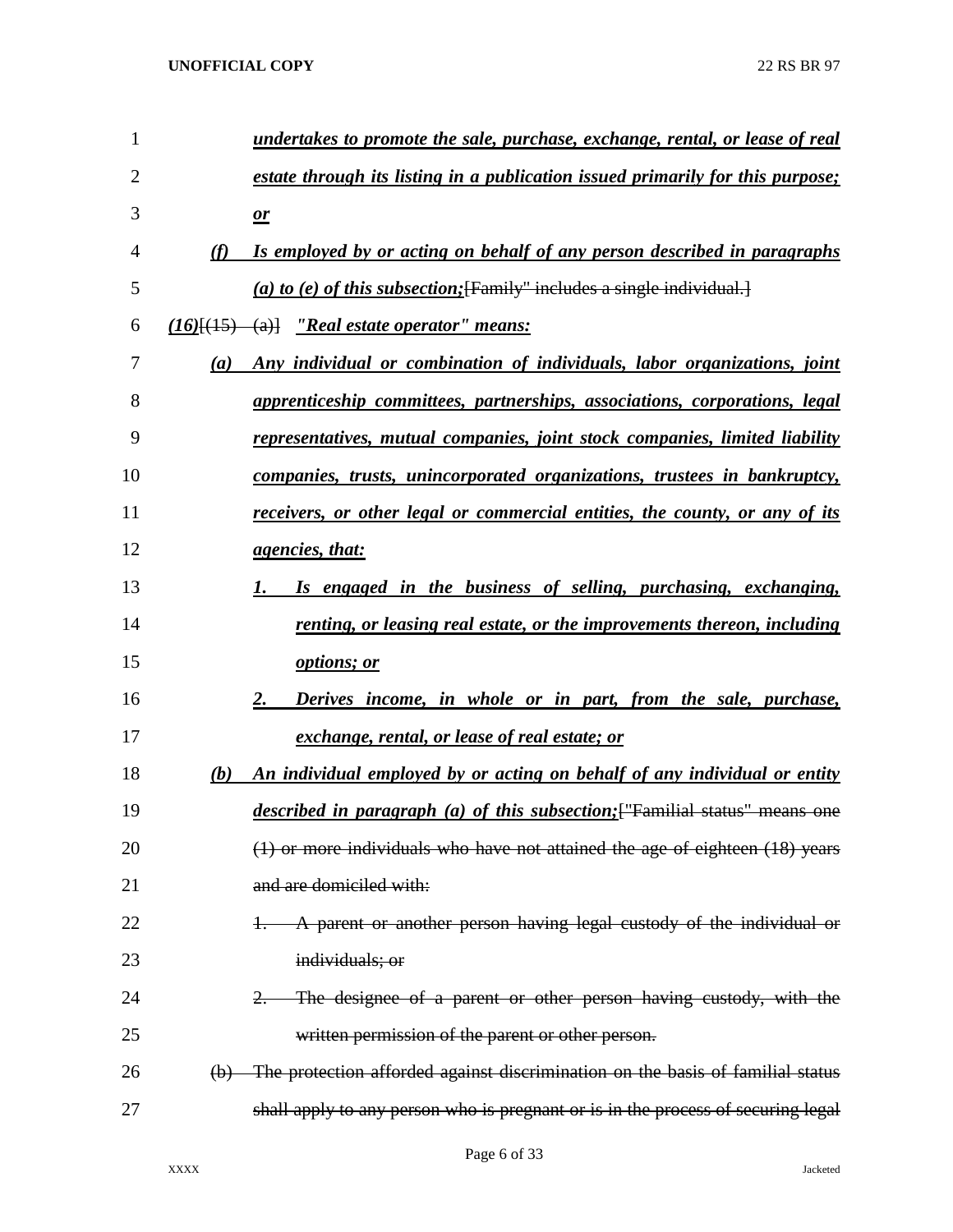| $\mathbf{1}$   | eustody of any individual who has not attained the age of eighteen (18) years.                              |
|----------------|-------------------------------------------------------------------------------------------------------------|
| $\overline{2}$ | $(17)$ [ $(16)$ ] "Real estate-related transaction" means:                                                  |
| 3              | The making or purchasing of loans or providing other financial assistance:<br>(a)                           |
| 4              | For purchasing, constructing, improving, repairing, or maintaining a<br>1.                                  |
| 5              | <b>housing accommodation; or</b>                                                                            |
| 6              | <b>Secured by real estate; or</b><br>2.                                                                     |
| 7              | (b)<br>The selling, brokering, or appraising of real property, except that a person                         |
| 8              | engaged in the business of furnishing appraisals of real property may take                                  |
| 9              | into consideration factors other than race, color, religion, national origin,                               |
| 10             | sexual orientation, gender identity, disability, or<br>familial<br>sex.                                     |
| 11             | status; [Discriminatory housing practice" means an act that is unlawful under                               |
| 12             | KRS 344.360, 344.367, 344.370, 344.380, or 344.680.                                                         |
| 13             | (18)<br>"Real property" includes buildings, structures, real estate, lands, tenements,                      |
| 14             | leaseholds, cooperatives, condominiums, and hereditaments, corporeal and                                    |
| 15             | <i>incorporeal, or any interest in them;</i>                                                                |
| 16             | "Sexual orientation" means an individual's actual or imputed heterosexuality,<br>(19)                       |
| 17             | <u>homosexuality, or bisexuality; and</u>                                                                   |
| 18             | "To rent" means to lease, to sublease, to let, or otherwise to grant for a<br>(20)                          |
| 19             | consideration the right to occupy premises not owned by the occupant.                                       |
| 20             | Section 2. KRS 344.020 is amended to read as follows:                                                       |
| 21             | (1)<br>The general purposes of this chapter are:                                                            |
| 22             | To provide for execution within the <b>Commonwealth</b> [state] of the policies<br>(a)                      |
| 23             | embodied in the Federal Civil Rights Act of 1964, Pub. L. No. 88-352, as                                    |
| 24             | amended[ (78 Stat. 241), Title VIII of the Federal Civil Rights Act of 1968                                 |
| 25             | $(82 \text{ Stat. } 81)$ , the Fair Housing Act, <i>Pub. L. No. 90-284</i> , as amended $(42 \text{ gal.})$ |
| 26             | U.S.C. 360)], the Federal Age Discrimination in Employment Act of $1967$ ,                                  |
| 27             | <b>Pub. L.</b> No. 90-202, as amended $(81 \text{ Stat. } 602)$ , the Americans with                        |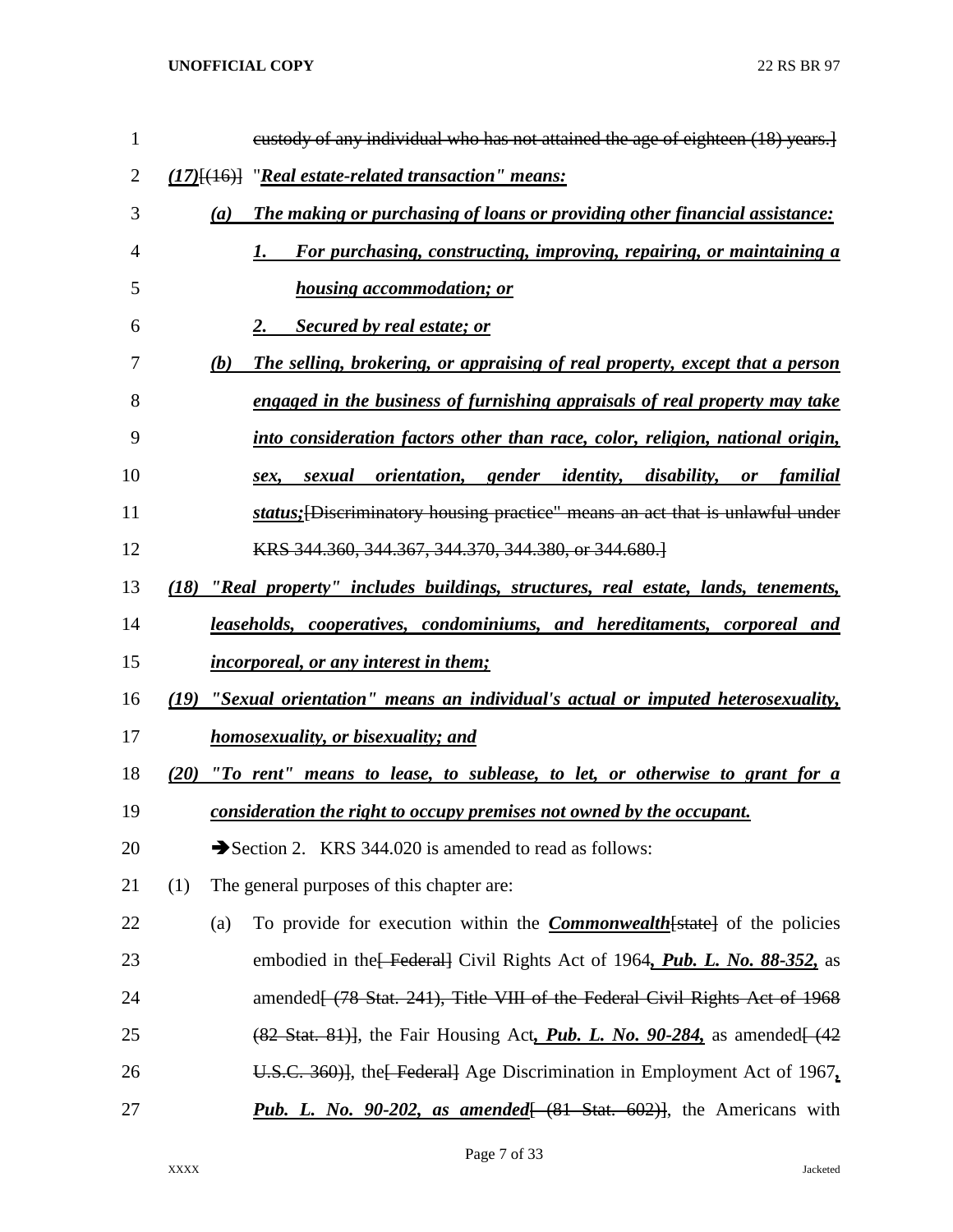- Disabilities Act of 1990*, Pub. L. No.*[ (P.L.] 101-336[)], *as amended,* and the Civil Rights Act of 1991*, Pub. L. No. 102-166,* as amended[ ( P.L. 102-166, amended by P.L. 102-392)];
- (b) To safeguard all individuals within the *Commonwealth*[state] from discrimination because of familial status, race, color, religion, national origin, sex, *sexual orientation, gender identity,* age forty (40) and over, or because of 7 the person's status as a qualified individual with a disability as defined inf 8 KRS 344.010 and KRS 344.030; thereby to protect their interest in personal dignity and freedom from humiliation, to make available to the *Commonwealth*[state] their full productive capacities, to secure the **Commonwealth** [state] against domestic strife and unrest which would menace its democratic institutions, to preserve the public safety, health, and general welfare, and to further the interest, rights, and privileges of individuals within the *Commonwealth*[state]; *and*
- (c) To establish as the policy of the Commonwealth the safeguarding of the rights of an individual selling or leasing his primary residence through private sale 17 without the aid of any real estate operator, broker, or *salesperson* [salesman] and without advertising or public display.
- (2) This chapter shall be construed to further the general purposes stated in this section and the special purposes of the particular provision involved.
- (3) Nothing in this chapter shall be construed as indicating an intent to exclude local laws on the same subject matter not inconsistent with this chapter.
- (4) Nothing contained in this chapter shall be deemed to repeal any other law of this *Commonwealth*[state] relating to discrimination because of familial status, race, color, religion, national origin, sex, *sexual orientation, gender identity,* age forty (40) and over, or because of the person's status as a qualified individual with a disability as defined in KRS 344.030.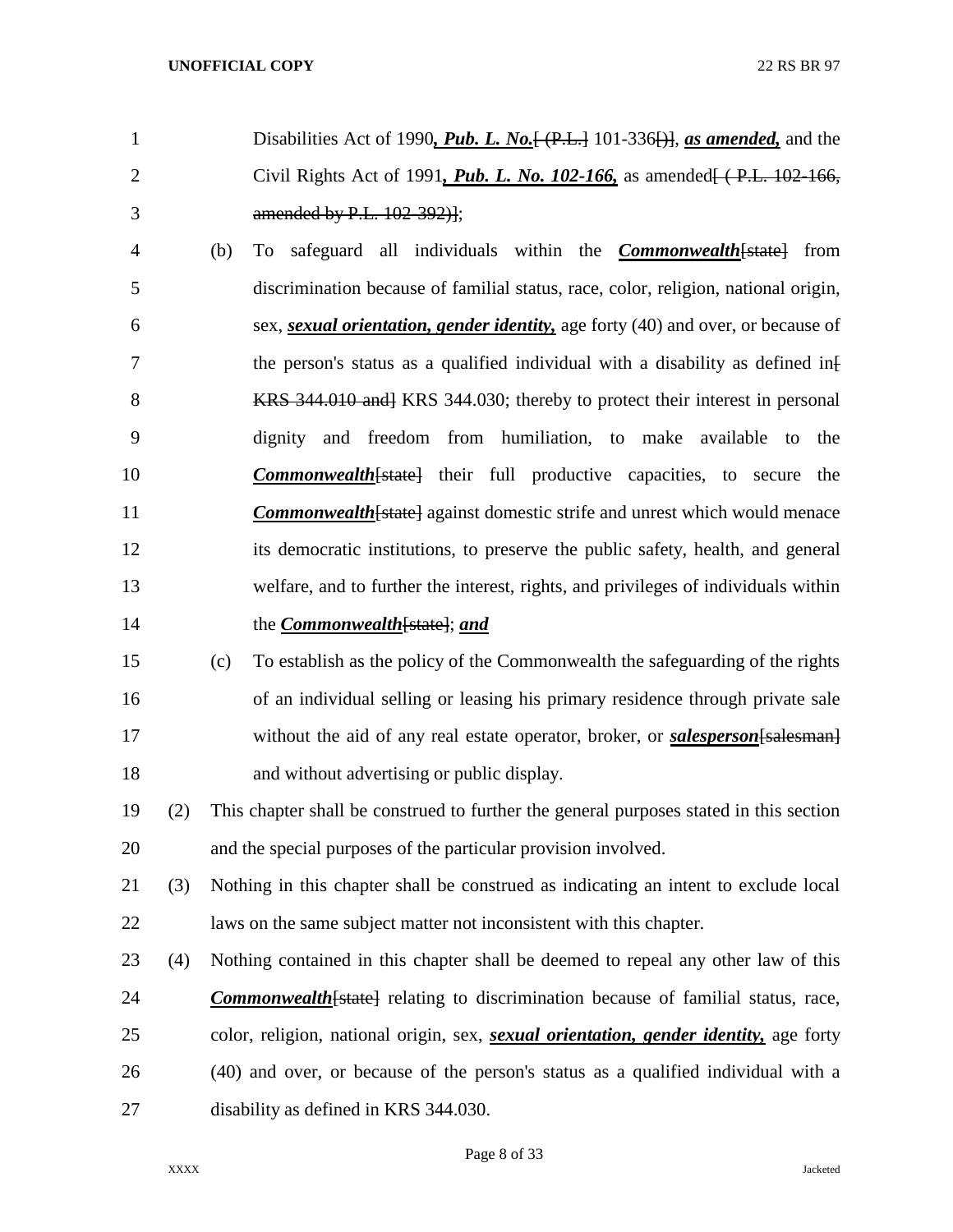| $\mathbf{1}$   |     | Section 3. KRS 344.025 is amended to read as follows:                                                             |
|----------------|-----|-------------------------------------------------------------------------------------------------------------------|
| $\overline{c}$ |     | No provision in KRS Chapter 18A shall be construed to preclude any classified or                                  |
| 3              |     | unclassified state employee from appealing to the personnel board any action alleged to                           |
| $\overline{4}$ |     | be in violation of laws prohibiting discrimination based on <i>an individual's</i> [a person's                    |
| 5              |     | status as a qualified individual with a disability, $]$ sex, <i>sexual orientation</i> , <i>gender identity</i> , |
| 6              |     | age, religion, [-or] race, or national origin, or because the person is a qualified individual                    |
| 7              |     | with a disability as defined in KRS 344.030, in accordance with this chapter.                                     |
| 8              |     | Section 4. KRS 344.040 is amended to read as follows:                                                             |
| 9              | (1) | It is an unlawful practice for an employer:                                                                       |
| 10             | (a) | To fail or refuse to hire, or to discharge any individual, or otherwise to                                        |
| 11             |     | discriminate against an individual with respect to compensation, terms,                                           |
| 12             |     | conditions, or privileges of employment, because of the individual's race,                                        |
| 13             |     | color, religion, national origin, sex, <i>sexual orientation</i> , <i>gender identity</i> , age                   |
| 14             |     | forty (40) and over, because the person is a qualified individual with a                                          |
| 15             |     | disability, or because the individual is a smoker or nonsmoker, as long as the                                    |
| 16             |     | <i>individual</i> [person] complies with any workplace policy concerning smoking;                                 |
| 17             | (b) | To limit, segregate, or classify employees in any way which would deprive or                                      |
| 18             |     | tend to deprive an individual of employment opportunities or otherwise                                            |
| 19             |     | adversely affect status as an employee, because of the individual's race, color,                                  |
| 20             |     | religion, national origin, sex, <i>sexual orientation</i> , <i>gender identity</i> , or age forty                 |
| 21             |     | (40) and over, because the person is a qualified individual with a disability, or                                 |
| 22             |     | because the individual is a smoker or nonsmoker, as long as the                                                   |
| 23             |     | <i>individual</i> [person] complies with any workplace policy concerning smoking;                                 |
| 24             | (c) | To fail to make reasonable accommodations for any employee with limitations                                       |
| 25             |     | related to pregnancy, childbirth, or a related medical condition who requests                                     |
| 26             |     | an accommodation, including but not limited to the need to express breast                                         |
| 27             |     | milk, unless the employer can demonstrate the accommodation would impose                                          |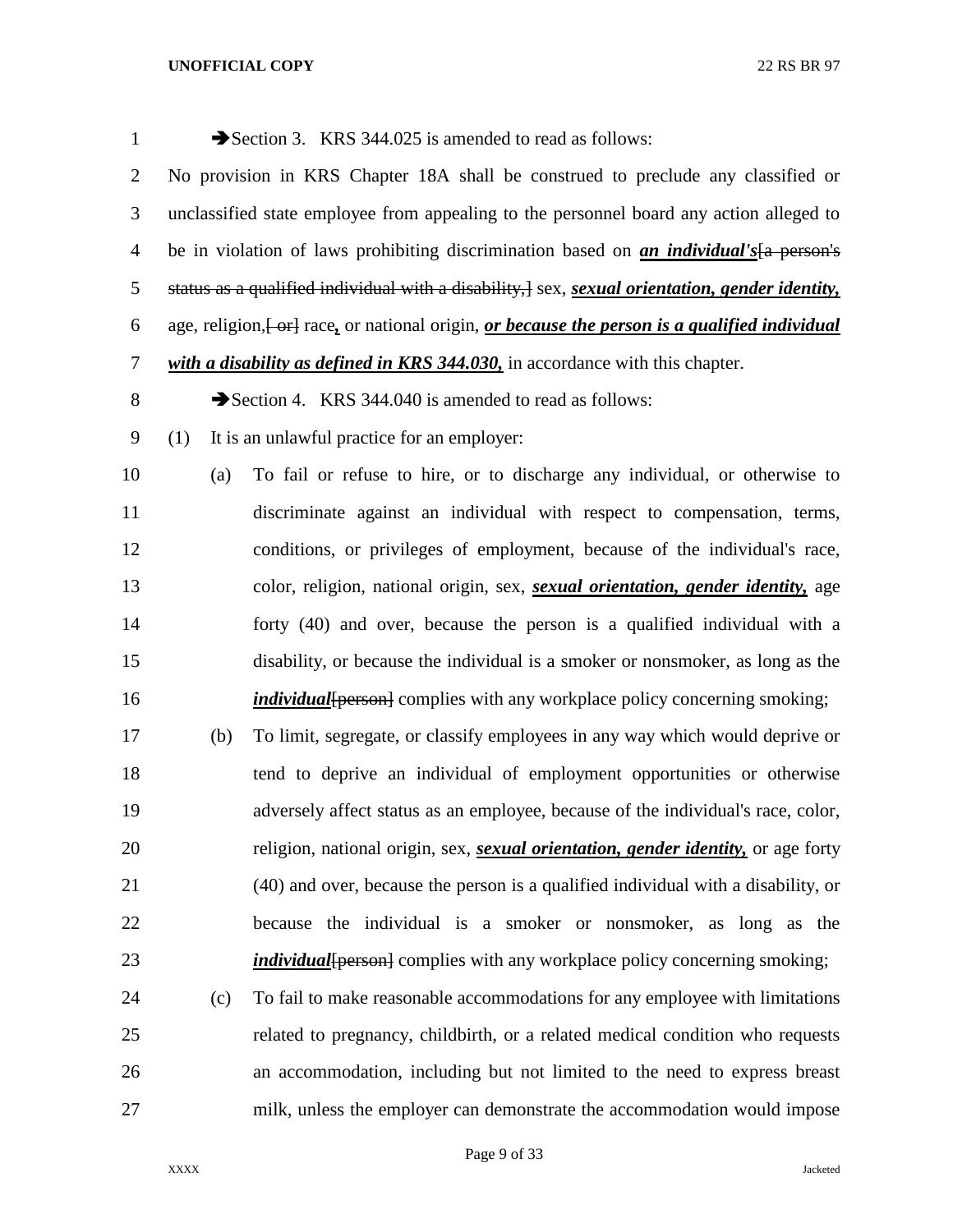| $\mathbf{1}$   |     |     | an undue hardship on the employer's program, enterprise, or business. The         |
|----------------|-----|-----|-----------------------------------------------------------------------------------|
| $\overline{2}$ |     |     | following shall be required as to reasonable accommodations:                      |
| 3              |     |     | 1.<br>An employee shall not be required to take leave from work if another        |
| $\overline{4}$ |     |     | reasonable accommodation can be provided;                                         |
| 5              |     |     | 2.<br>The employer and employee shall engage in a timely, good faith, and         |
| 6              |     |     | interactive process to determine effective reasonable accommodations;             |
| 7              |     |     | and                                                                               |
| 8              |     |     | 3.<br>If the employer has a policy to provide, would be required to provide, is   |
| 9              |     |     | currently providing, or has provided a similar accommodation to other             |
| 10             |     |     | classes of employees, then a rebuttable presumption is created that the           |
| 11             |     |     | accommodation does not impose an undue hardship on the employer; or               |
| 12             |     | (d) | To require as a condition of employment that any employee or applicant for        |
| 13             |     |     | employment abstain from smoking or using tobacco products outside the             |
| 14             |     |     | course of employment, as long as the <i>individual</i> [person] complies with any |
| 15             |     |     | workplace policy concerning smoking.                                              |
| 16             | (2) | (a) | A difference in employee contribution rates for smokers and nonsmokers in         |
| 17             |     |     | relation to an employer-sponsored health plan shall not be deemed to be an        |
| 18             |     |     | unlawful practice in violation of this section.                                   |
| 19             |     | (b) | The offering of incentives or benefits offered by an employer to employees        |
| 20             |     |     | who participate in a smoking cessation program shall not be deemed to be an       |
| 21             |     |     | unlawful practice in violation of this section.                                   |
| 22             | (3) | (a) | An employer shall provide written notice of the right to be free from             |
| 23             |     |     | discrimination in relation to pregnancy, childbirth, and related medical          |
| 24             |     |     | conditions, including the right to reasonable accommodations, to:                 |
| 25             |     |     | New employees at the commencement of employment; and<br>1.                        |
| 26             |     |     | 2.<br>Existing employees not later than thirty (30) days after June 27, 2019.     |
| 27             |     | (b) | An employer shall conspicuously post a written notice of the right to be free     |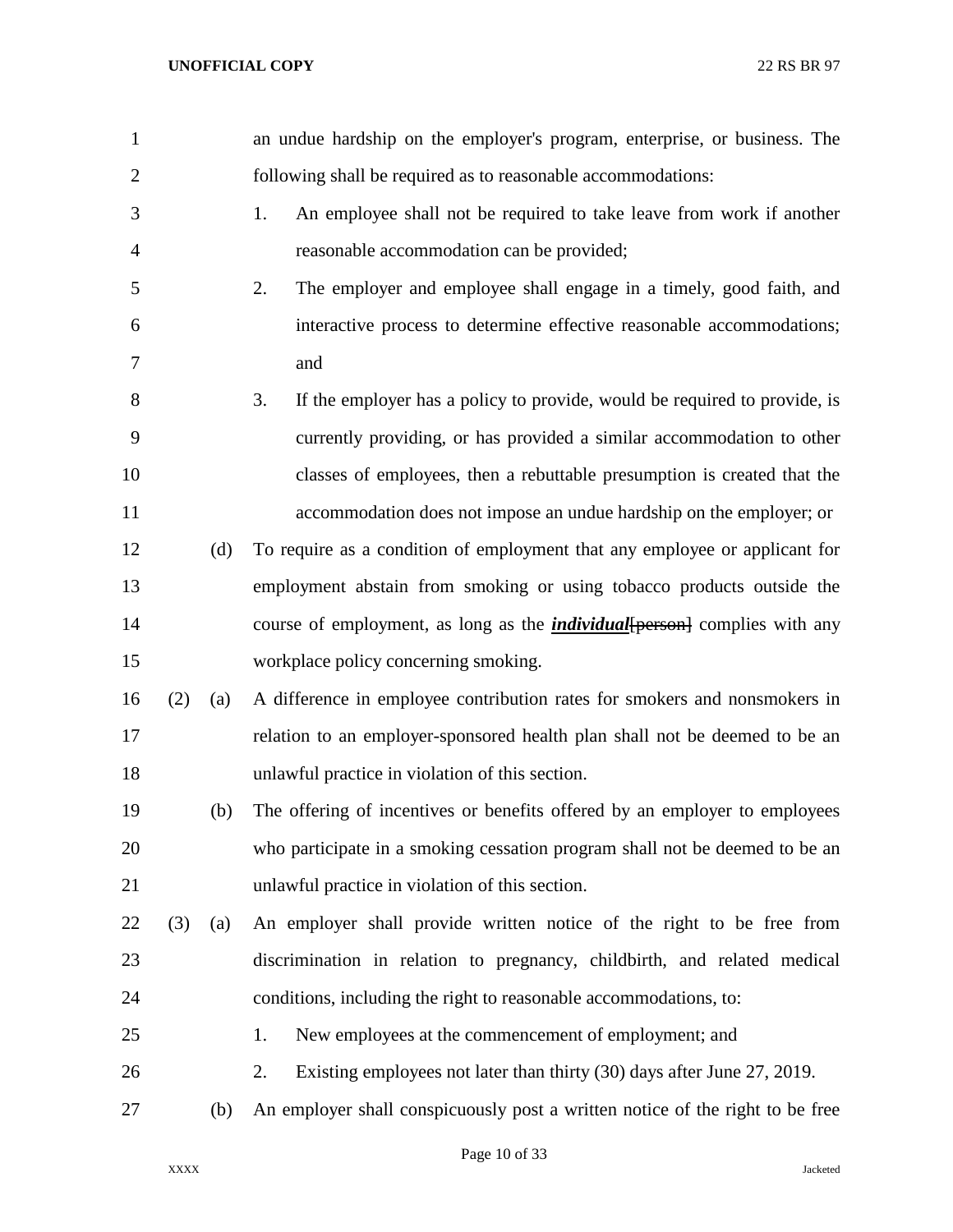from discrimination in relation to pregnancy, childbirth, and related medical conditions, including the right to reasonable accommodations, at the employer's place of business in an area accessible to employees.

4 Section 5. KRS 344.050 is amended to read as follows:

 (1) It is an unlawful practice for an employment agency to fail or refuse to refer for 6 employment $\left\{\frac{1}{2}\right\}$  or <u>to</u> otherwise  $\left\{\frac{1}{2}$  discriminate against $\left\{\frac{1}{2}\right\}$  an individual because of  $\left\{\frac{1}{2}\right\}$  his] race, color, religion, national origin, sex, *sexual orientation, gender identity,* or age forty (40) and over, or because the person is a qualified individual with a disability, or to classify or refer for employment an individual *because of*[on the basis of disability,] race, color, religion, national origin, sex, *sexual orientation,*  **gender identity,** or age<del>[ between]</del> forty (40) and *over, or because the person is a qualified individual with a disability*[seventy (70)].

- (2) It is an unlawful practice for a licensing agency to refuse to license, or to bar or terminate from licensing an individual because of race, color, religion, national origin, sex, *sexual orientation, gender identity,* or age forty (40) and over, or because the person is a qualified individual with a disability.
- 17 Section 6. KRS 344.060 is amended to read as follows:

It is an unlawful practice for a labor organization:

- 19 (1) To exclude or to expel from its membership<del>[,]</del> or *to* otherwise [ to discriminate against[,] a member*,* or applicant for membership*,* because of race, color, religion, national origin, sex, *sexual orientation, gender identity,* or age forty (40) and over, or because the person is a qualified individual with a disability.
- (2) To limit, segregate, or classify its membership, or to classify or fail to refuse to refer for employment an individual, in any way which would deprive or tend to deprive an individual of employment opportunities, or would limit such employment opportunities or otherwise adversely affect the status as an employee or as an applicant for employment, because of race, color, religion, national origin, sex,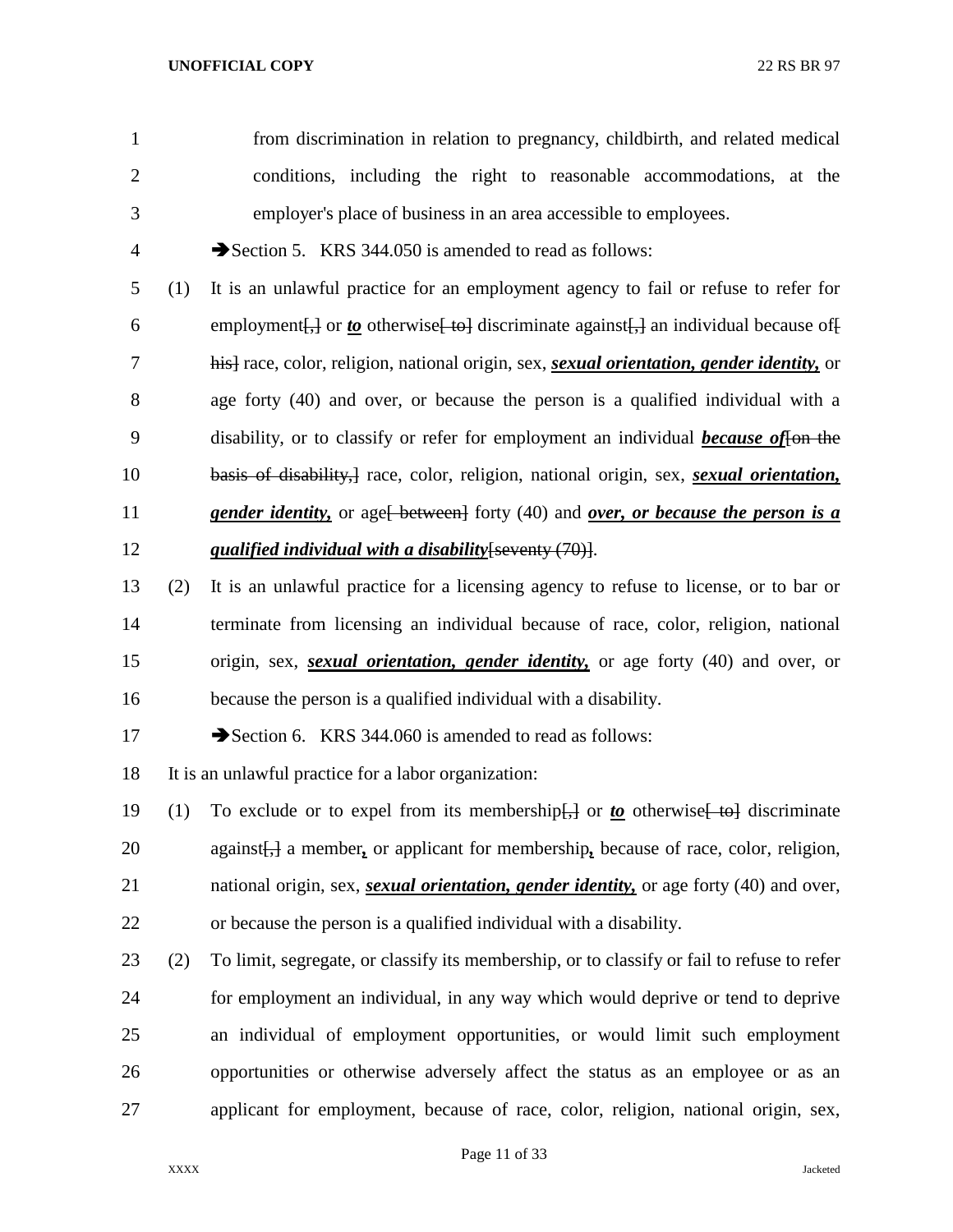*sexual orientation, gender identity,* or age forty (40) and over, or because the person is a qualified individual with a disability.

 (3) To cause or attempt to cause an employer to discriminate against an individual in violation of this section.

5 Section 7. KRS 344.070 is amended to read as follows:

 It is an unlawful practice for an employer, labor organization, or joint labor-management committee controlling apprenticeship or other training or retraining, including on-the-job training programs*,* to discriminate against an individual because of race, color, religion, national origin, sex, *sexual orientation, gender identity,* or age forty (40) and over, or because the person is a qualified individual with a disability in admission to or employment in, any program established to provide apprenticeship or other training.

12 Section 8. KRS 344.080 is amended to read as follows:

 It is an unlawful practice for an employer, labor organization, licensing agency, or employment agency to print or publish or cause to be printed or published a notice or advertisement relating to employment by such an employer or membership in or any classification or referral for employment by the employment or licensing agency, indicating any preference, limitation, specification, or discrimination, based on race, color, religion, national origin, sex, *sexual orientation, gender identity,* or age forty (40) and over, or because the person is a qualified individual with a disability, except that such a notice or advertisement may indicate a preference, limitation, or specification based on religion, national origin, sex, or age forty (40) and over, or because the person is a qualified individual with a disability, when religion, national origin, sex, or age forty (40) and over, or because the person is a qualified individual with a disability, is a bona fide occupational qualification for employment.

25 Section 9. KRS 344.100 is amended to read as follows: [Notwithstanding ]Any[ other] provision of this chapter *to the contrary notwithstanding*, it is not an unlawful practice for an employer to apply different standards of

Page 12 of 33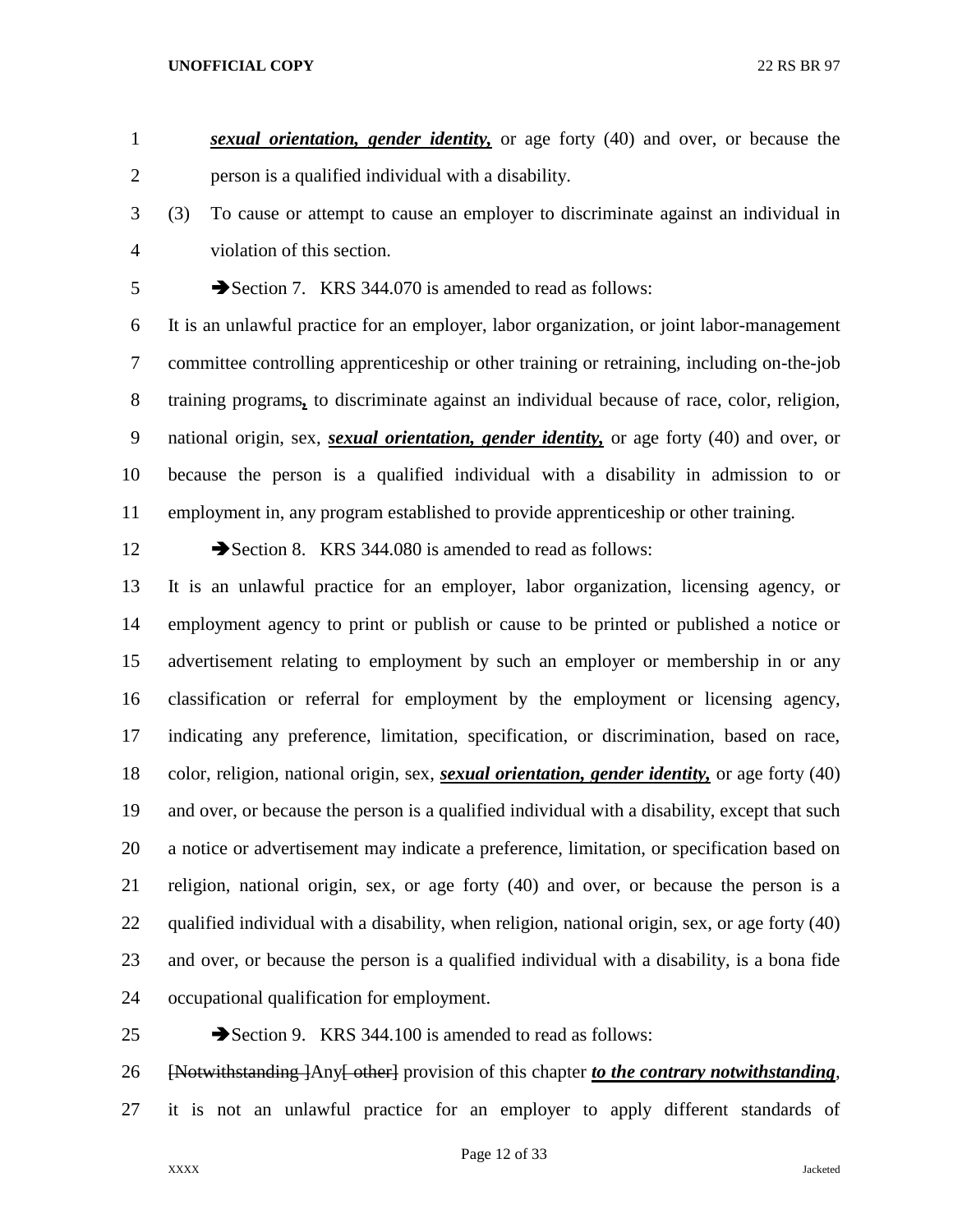compensation, or different terms, conditions, or privileges of employment pursuant to a bona fide seniority or merit system, or a system which measures earnings by quantity or quality of production or to employees who work in different locations, if the differences are not the result of an intention to discriminate because of race, color, religion, national origin, sex, *sexual orientation, gender identity,* or age forty (40) and over, or because the person is a qualified individual with a disability, nor is it an unlawful practice for an employer to give and to act upon the results of any professionally developed ability test provided that the test, its administration*,* or action upon the results *thereof* is not designed, intended, or used to discriminate because of race, color, religion, national origin, sex, *sexual orientation, gender identity,* or age forty (40) and over, or because the person is a qualified individual with a disability.

12 Section 10. KRS 344.110 is amended to read as follows:

 (1) Nothing[ contained] in this chapter requires an employer, employment agency, labor organization, or joint labor-management committee subject to this chapter to grant preferential treatment to an individual or to a group because of the race, color, religion, national origin, sex, *sexual orientation, gender identity,* or age forty (40) and over, or because the person is a qualified individual with a disability, of the individual or group on account of an imbalance which may exist with respect to the total number or percentage of *individuals*[persons] of any race, color, religion, national origin, sex, *sexual orientation, gender identity,* or age forty (40) and over, or because the person is a qualified individual with a disability, employed by an employer, referred or classified for employment by an employment agency or labor organization, admitted to membership or classified by a labor organization, or admitted to, or employed in, an apprenticeship or other training program, in comparison with the total number or percentage of *individuals*[persons] of race, color, religion, national origin, sex, *sexual orientation, gender identity,* or age forty (40) and over, or because the person is a qualified individual with a disability, in the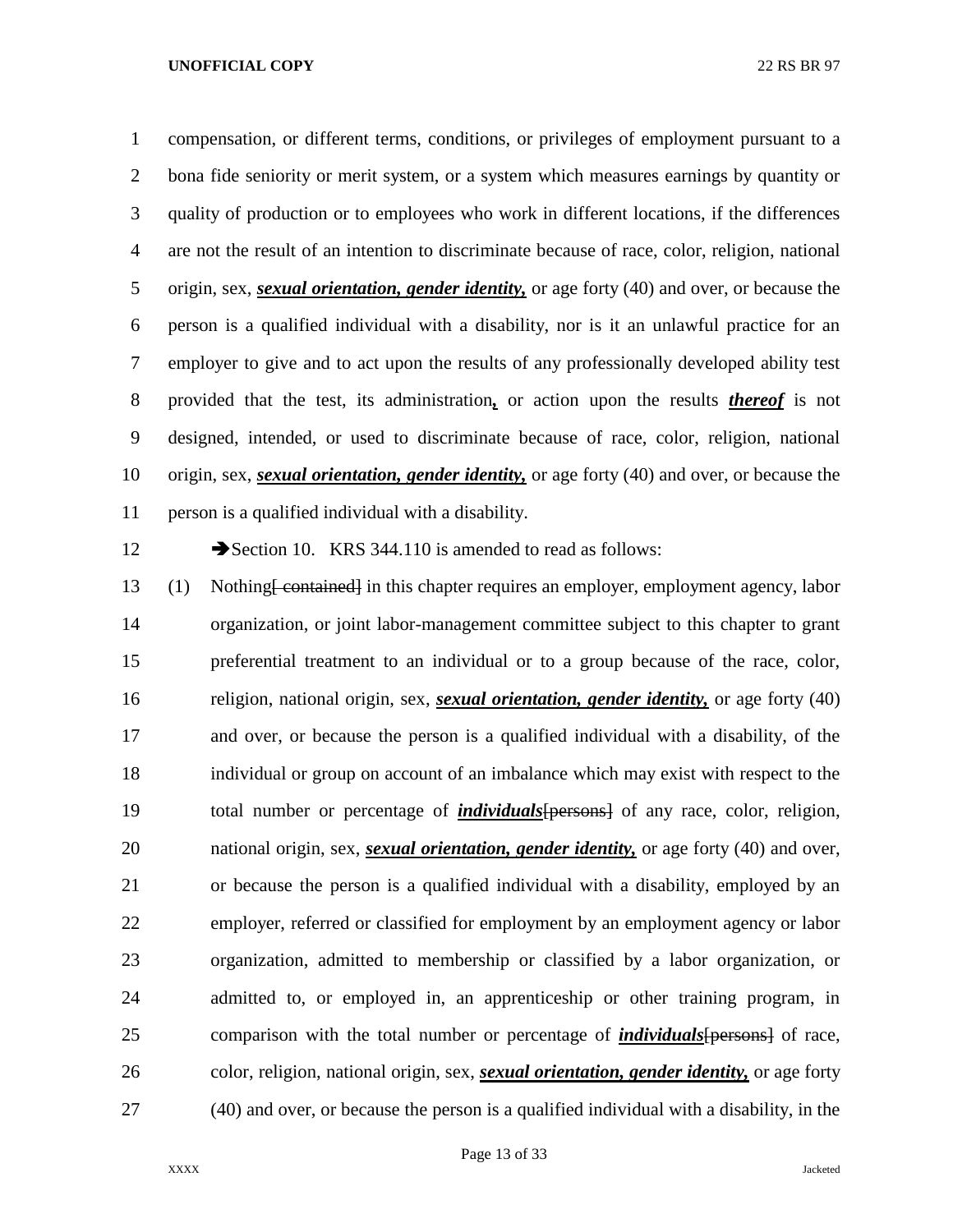- 1 **Commonwealth** [state] or a community, section, or other area, or in the available 2 workforce in the *Commonwealth* [state] or a community, section, or other area. 3 (2) Nothing <del>[ contained]</del> in this chapter shall prohibit:
- (a) Minimum hiring ages otherwise provided by law.
- (b) State compliance with federal regulations.
- (c) Termination of the employment of any person who is unable to perform the essential functions of the job, with or without reasonable accommodation.
- (d) Any post-job-offer physical or medical examinations of applicants or employees which an employer requires to determine their ability to perform the essential functions of the job, with or without reasonable accommodation.
- (e) An employer, labor organization, or employment agency from observing the terms of a bona fide seniority system or any bona fide employee benefit plan such as a retirement, pension, or insurance plan which is not a subterfuge to evade the purposes of this chapter, except that no such employee benefit plan shall excuse the failure to hire any individual.

16 Section 11. KRS 344.120 is amended to read as follows:

 Except as otherwise provided in KRS 344.140 and 344.145, it is an unlawful practice for a person to deny an individual the full and equal enjoyment of the goods, services, facilities, privileges, advantages, and accommodations of a place of public 20 accommodation, resort, or amusement *because*<sup>[</sup>, as defined in KRS 344.130, on the 21 ground of *the individual's* disability, race, color, religion,  $\leftarrow$  errel national origin, *sexual orientation, or gender identity*.

23 Section 12. KRS 344.140 is amended to read as follows:

 It is an unlawful practice for a person, directly or indirectly, to publish, circulate, issue, display, or mail, or cause to be published, circulated, issued, displayed, or mailed, a written, printed, oral, or visual communication, notice, or advertisement, which indicates that the goods, services, facilities, privileges, advantages, and accommodations of a place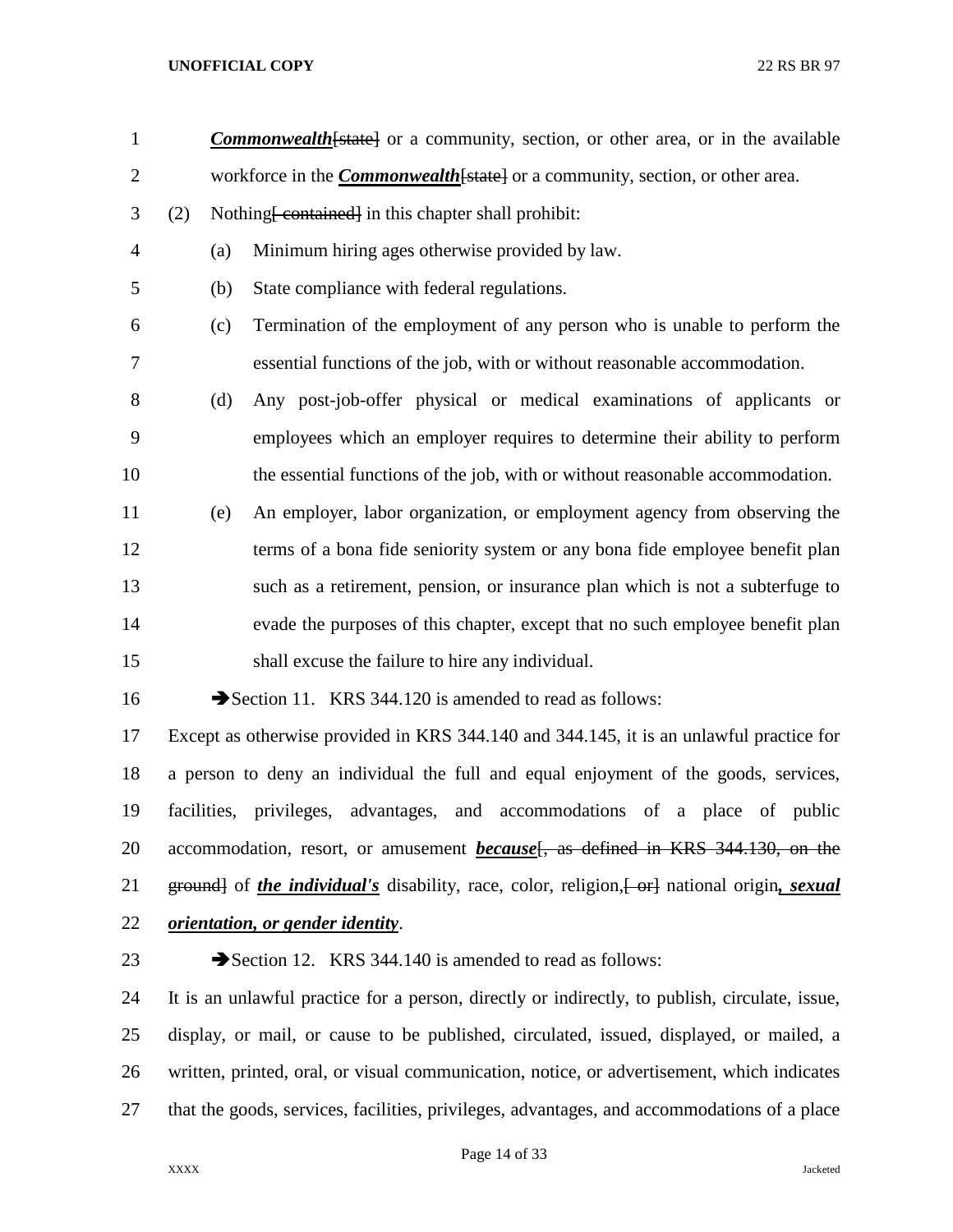| $\mathbf{1}$   |                                                                                                        | of public accommodation, resort, or amusement will be refused, withheld from, or denied            |  |  |
|----------------|--------------------------------------------------------------------------------------------------------|----------------------------------------------------------------------------------------------------|--|--|
| $\overline{2}$ | an individual <i>because</i> [on account] of disability, race, color, religion, [or ] national origin, |                                                                                                    |  |  |
| 3              |                                                                                                        | sexual orientation, or gender identity, or that the patronage of, or presence at, a place of       |  |  |
| $\overline{4}$ |                                                                                                        | public accommodation, resort, or amusement, of an individual, on account of disability,            |  |  |
| 5              |                                                                                                        | race, color, religion, or antional origin, sexual orientation, or gender identity is               |  |  |
| 6              |                                                                                                        | objectionable, unwelcome, unacceptable, or undesirable.                                            |  |  |
| 7              |                                                                                                        | Section 13. KRS 344.170 is amended to read as follows:                                             |  |  |
| 8              |                                                                                                        | The function of the commission shall be to encourage fair treatment for, to foster mutual          |  |  |
| 9              |                                                                                                        | understanding and respect among, and to discourage discrimination against <i>individuals</i>       |  |  |
| 10             |                                                                                                        | on the basis of disability, race, color, religion, national origin, sex, sexual orientation,       |  |  |
| 11             |                                                                                                        | gender identity, or age forty (40) and over any racial or ethnic group or its members.             |  |  |
| 12             |                                                                                                        | Section 14. KRS 344.180 is amended to read as follows:                                             |  |  |
| 13             |                                                                                                        | The powers and duties of the commission shall be:                                                  |  |  |
| 14             | (1)                                                                                                    | To employ an executive director and other necessary personnel within the limits of                 |  |  |
| 15             |                                                                                                        | funds made available;                                                                              |  |  |
| 16             | (2)                                                                                                    | To conduct research projects or make studies into and publish reports on                           |  |  |
| 17             |                                                                                                        | discrimination in Kentucky;                                                                        |  |  |
| 18             | (3)                                                                                                    | To receive and investigate complaints of discrimination and to recommend ways of                   |  |  |
| 19             |                                                                                                        | eliminating any injustices occasioned thereby;                                                     |  |  |
| 20             | (4)                                                                                                    | To hold public hearings and request the attendance of witnesses;                                   |  |  |
| 21             | (5)                                                                                                    | To cooperate with other organizations, public and private, to discourage                           |  |  |
| 22             |                                                                                                        | discrimination;                                                                                    |  |  |
| 23             | (6)                                                                                                    | To encourage fair treatment for all persons regardless of <i>disability</i> , race, <i>color</i> , |  |  |
| 24             |                                                                                                        | religion, national origin, sex, sexual orientation, gender identity, or age forty (40)             |  |  |
| 25             |                                                                                                        | and over[national ancestry]; and                                                                   |  |  |
| 26             | (7)                                                                                                    | To make an annual report to the Governor <b>and the General Assembly</b> of its                    |  |  |
| 27             |                                                                                                        | activities under this chapter.                                                                     |  |  |

Page 15 of 33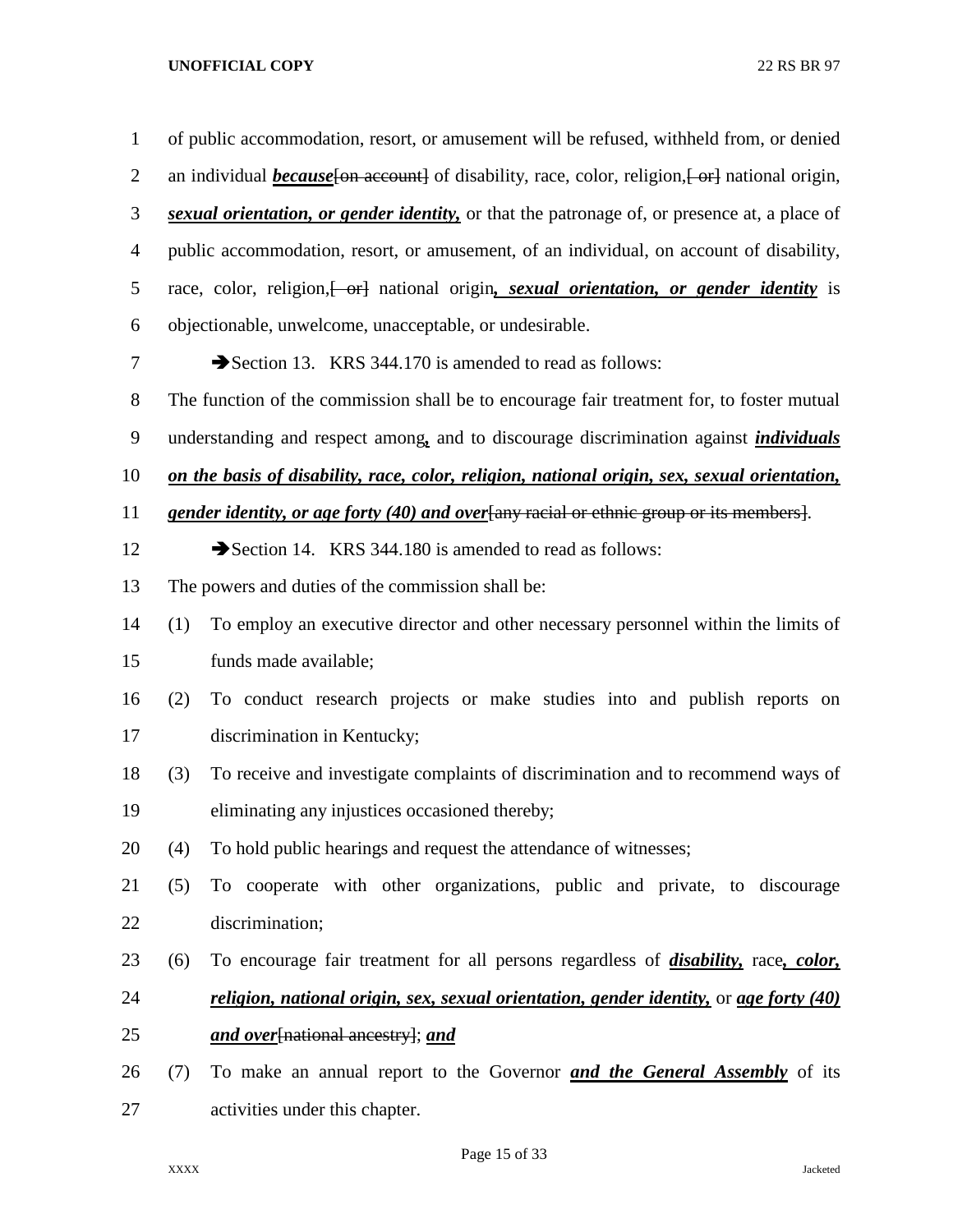| $\mathbf{1}$   |     | Section 15. KRS 344.190 is amended to read as follows:                                                |  |  |  |
|----------------|-----|-------------------------------------------------------------------------------------------------------|--|--|--|
| $\overline{2}$ |     | In the enforcement of this chapter, the commission <del>[ on Human Rights]</del> shall have the       |  |  |  |
| 3              |     | following powers and duties:                                                                          |  |  |  |
| $\overline{4}$ | (1) | To maintain an office in the city of Louisville and other offices within the                          |  |  |  |
| 5              |     | <b>Commonwealth</b> [state] as may be deemed necessary; $\left[\cdot\right]$                          |  |  |  |
| 6              | (2) | To meet and exercise its powers at any place within the Commonwealth: $\left\{\cdot\right\}$          |  |  |  |
| 7              | (3) | Within the limitations provided by law, to appoint an executive director, attorneys,                  |  |  |  |
| 8              |     | hearing examiners, clerks, and other employees and agents as it may deem                              |  |  |  |
| 9              |     | necessary. At the direction of the commission, attorneys appointed under this                         |  |  |  |
| 10             |     | section may appear for and represent the commission in any court. The commission                      |  |  |  |
| 11             |     | may, by written order, delegate the authority given by this subsection to its                         |  |  |  |
| 12             |     | executive director, except as that authority relates to the appointment of its                        |  |  |  |
| 13             |     | executive director; $\left\{ \cdot \right\}$                                                          |  |  |  |
| 14             | (4) | To promote the creation of local commissions on human rights, to cooperate with                       |  |  |  |
| 15             |     | state, local, and other agencies, both public and private, and individuals, and to                    |  |  |  |
| 16             |     | obtain upon request and utilize the services of all governmental departments and                      |  |  |  |
| 17             |     | agencies; $\left\{ \cdot \right\}$                                                                    |  |  |  |
| 18             | (5) | To cooperate with the United States Equal Employment Opportunity Commission,                          |  |  |  |
| 19             |     | created by <del>[ Section 705 of]</del> the Civil Rights Act of 1964, <i>Pub. L. No. 88-352</i> [478] |  |  |  |
| 20             |     | Stat. 241), in order to achieve the purposes of that act, and with other federal and                  |  |  |  |

 local agencies in order to achieve the purposes of that act, and with other federal and local agencies in order to achieve the purposes of this chapter*;*[.]

- (6) To accept gifts or bequests, grants, or other payments, public or private, to help finance its activities*;*[.]
- (7) To accept reimbursement pursuant to Section 709(b) of the Civil Rights Act of 1964*, Pub. L. No. 88-352,*[ (78 Stat. 241)] for services rendered to assist the[ Federal] Equal Employment Opportunity Commission*;*[.]

Page 16 of 33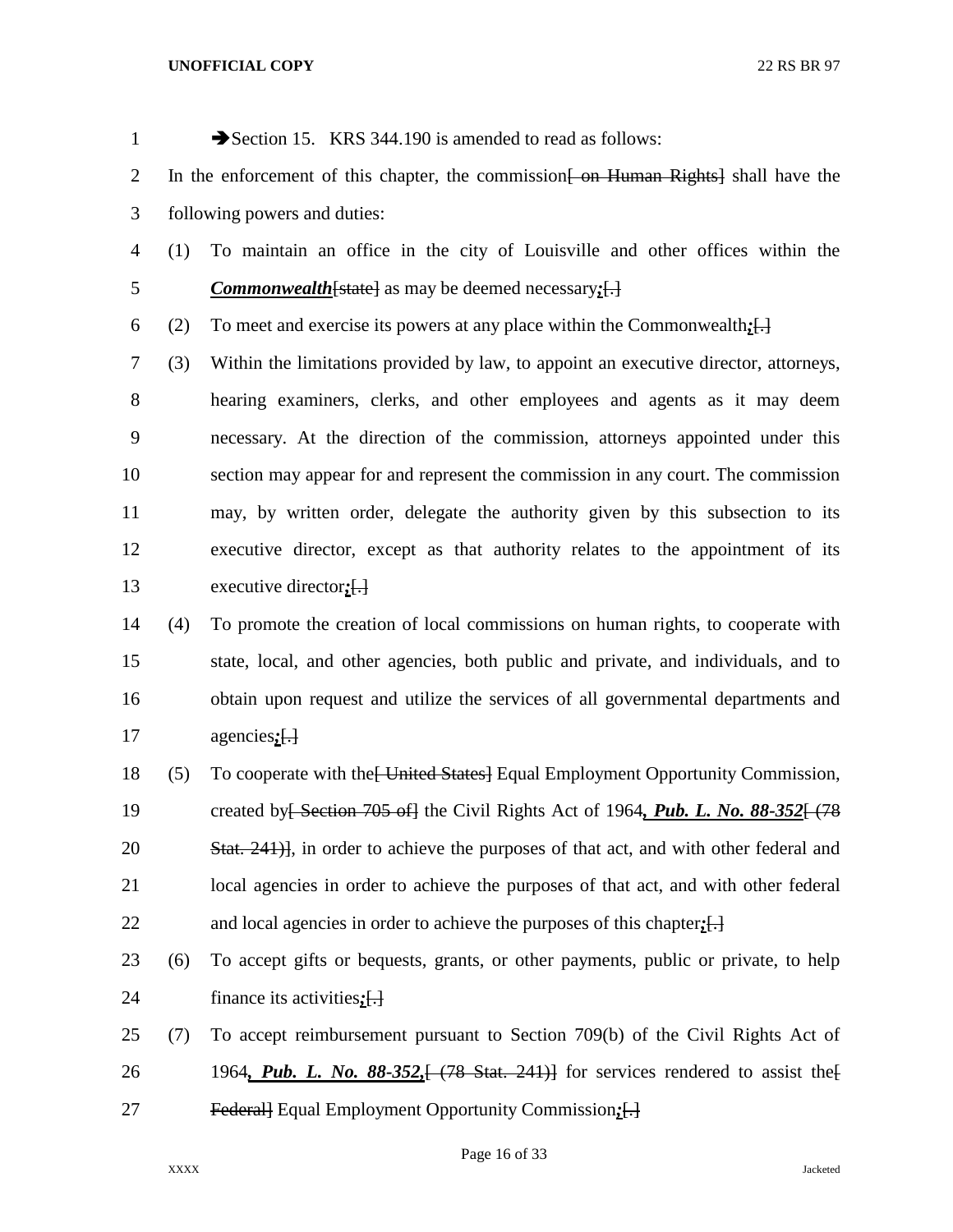| $\mathbf{1}$   | (8)       |     | To receive, initiate, investigate, seek to conciliate, hold hearings on, and pass upon   |
|----------------|-----------|-----|------------------------------------------------------------------------------------------|
| $\overline{2}$ |           |     | complaints alleging violations of this chapter; $\left\{\frac{1}{2}\right\}$             |
| 3              | (9)       |     | At any time after a complaint is filed, to require answers to interrogatories, compel    |
| $\overline{4}$ |           |     | the attendance of witnesses, examine witnesses under oath or affirmation in person       |
| 5              |           |     | or by deposition, and require the production of documents relevant to the complaint.     |
| 6              |           |     | The commission may make rules authorizing any member or individual designated            |
| 7              |           |     | to exercise these powers in the performance of official duties; $[\cdot]$                |
| 8              |           |     | (10) To furnish technical assistance requested by persons subject to this chapter to     |
| 9              |           |     | further their compliance with this chapter or an order issued thereunder; $[\cdot]$      |
| 10             |           |     | (11) To make studies appropriate to effectuate the purposes and policies of this chapter |
| 11             |           |     | and to make the results thereof available to the public; $\left\{\cdot\right\}$          |
| 12             | $(12)$ To |     | render annual written<br>to the Governor<br>reports<br>and<br>the<br><b>General</b>      |
| 13             |           |     | <b>Assembly</b> [Legislature]. The reports may contain recommendations of the            |
| 14             |           |     | commission for legislative or other action to effectuate the purposes and policies of    |
| 15             |           |     | this chapter; $\left\{ \cdot \right\}$                                                   |
| 16             |           |     | (13) To create local or statewide advisory agencies that in its judgment will aid in     |
| 17             |           |     | effectuating the purpose of this chapter. The commission may empower these               |
| 18             |           |     | agencies:                                                                                |
| 19             |           | (a) | To study and report on problems of discrimination because of <i>disability</i> , race,   |
| 20             |           |     | color, religion, [-or] national origin, sex, sexual orientation, gender identity,        |
| 21             |           |     | <u>or age forty (40) and over;</u>                                                       |
| 22             |           | (b) | To foster, through community effort or otherwise, goodwill among the groups              |
| 23             |           |     | and elements of the population of the <i>Commonwealth</i> ; [state,] and                 |
| 24             |           | (c) | To make recommendations to the commission for the development of policies                |
| 25             |           |     | and practices that will aid in carrying out the purposes of this chapter.                |
| 26             |           |     | Members of <i>these agencies</i> [such committees] shall serve without pay but           |
| 27             |           |     | shall be reimbursed for expenses incurred in such service. The commission                |

Page 17 of 33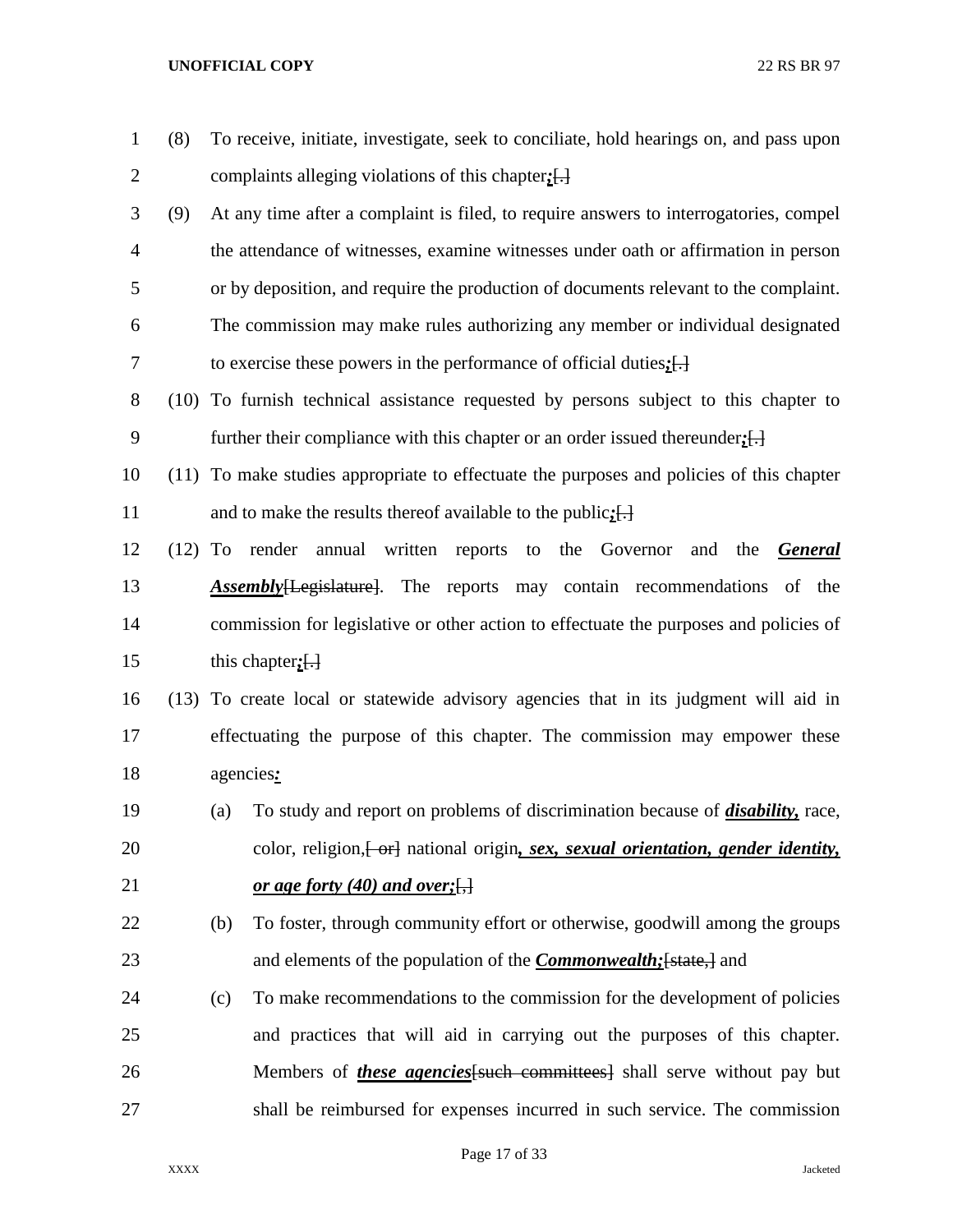|  |                                 |  |  | may make provision for technical and clerical assistance to the |  |
|--|---------------------------------|--|--|-----------------------------------------------------------------|--|
|  | <i>agencies</i> ; [committees.] |  |  |                                                                 |  |

- (14) To[ adopt,] promulgate *administrative*[, amend, and rescind] regulations to effectuate the purposes and provisions of this chapter, including regulations requiring the posting of notices prepared or approved by the commission*; and*[.]
- (15) To purchase liability insurance for the protection of all members of the commission to protect them from liability arising in the course of pursuing their duties as members of the commission and for all full-time employees to protect them from liability arising in the course or scope of their employment. This insurance shall be purchased with money contained in the agency appropriated budget.

11 Section 16. KRS 344.300 is amended to read as follows:

- (1) *City, county, urban-county, consolidated local, unified local, and charter county*
- *governments*[Cities and counties] are authorized to adopt and enforce ordinances, orders, and resolutions prohibiting all forms of discrimination, including 15 discrimination on the basis of race, color, religion, disability, familial status,  $\left\{\theta + \theta\right\}$  national origin, sex, *sexual orientation, gender identity,* or age, and to prescribe penalties for violations thereof, such penalties being in addition to the remedial orders and enforcement herein authorized.
- (2) *City, county, urban-county, consolidated local, unified local, and charter county*
- *governments*[Cities and counties] may adopt and enforce ordinances, orders, and resolutions prohibiting discrimination; no ordinance, order*,* or resolution shall 22 attempt to exempt more transactions from its coverage than are exempted by KRS 344.362 and 344.365.
- 24 Section 17. KRS 344.310 is amended to read as follows:
- 25 Any city,  $\left\{\text{or} \right\}$  county, *urban-county, consolidated local, unified local, or charter county*
- *government,* or one (1) or more *of those local governments*[cities and counties] acting
- 27 jointly, may create a *local* human rights commission<del>[ (hereinafter a "local commission")]</del>: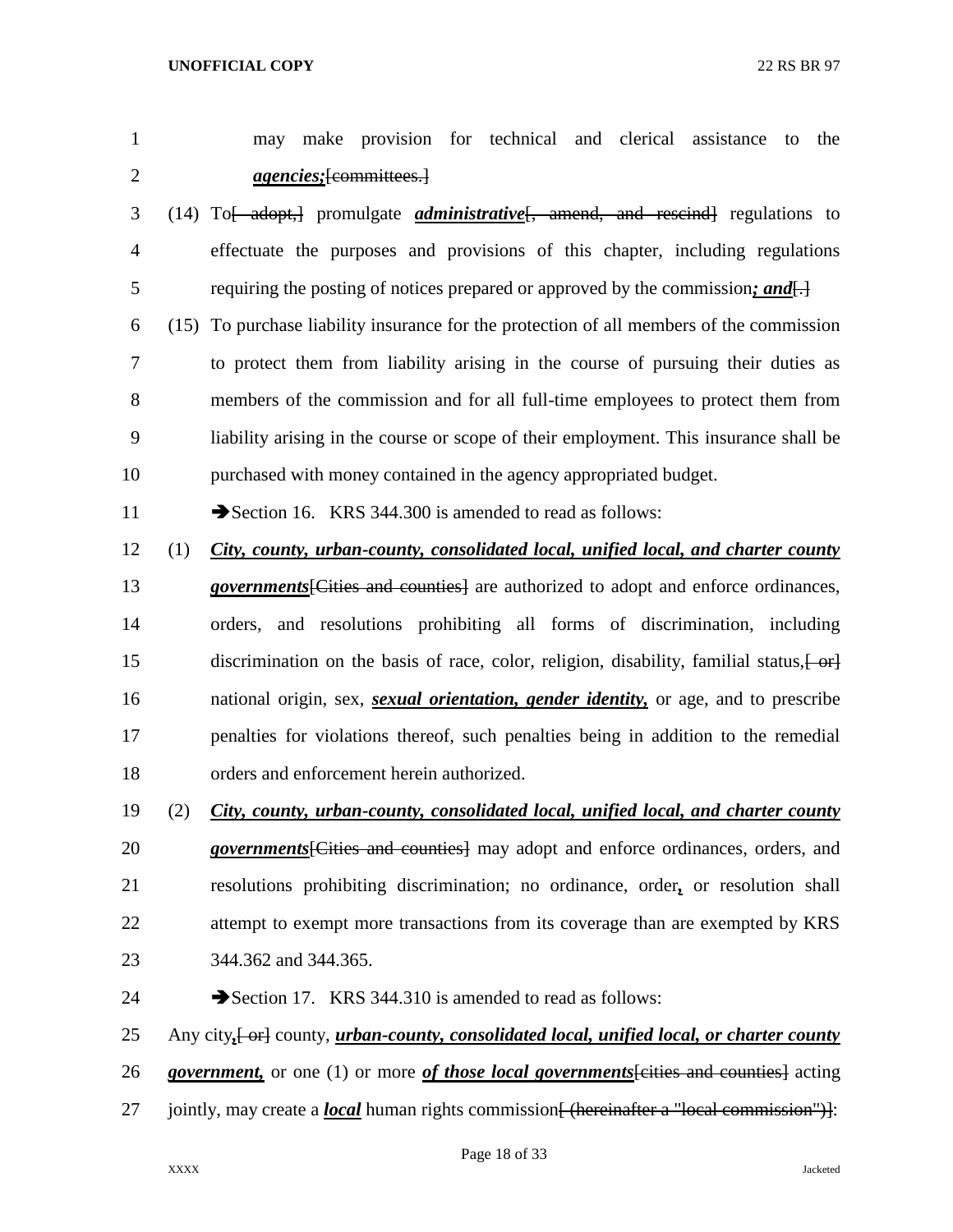| $\mathbf{1}$   | (1)                            | To provide for execution within its jurisdiction of the policies embodied in this            |
|----------------|--------------------------------|----------------------------------------------------------------------------------------------|
| $\overline{2}$ |                                | chapter and the Federal Civil Rights Act of 1964, Pub. L. No. 88-352, as                     |
| 3              |                                | <i>amended</i> $(78$ Stat. 241)]; and                                                        |
| 4              | (2)                            | To safeguard all individuals within its jurisdiction from discrimination because of          |
| 5              |                                | race, color, religion, [or ] national origin, sex, sexual orientation, gender identity, or   |
| 6              |                                | age.                                                                                         |
| 7              |                                | Section 18. KRS 344.360 is amended to read as follows:                                       |
| 8              | $\left( \underline{I} \right)$ | It is an unlawful housing practice for a real estate operator, or for a real estate          |
| 9              |                                | broker, real estate <i>salesperson</i> [salesman], or any person employed by or acting on    |
| 10             |                                | behalf of any of these:                                                                      |
| 11             |                                | To refuse to sell, exchange, rent, or lease, or otherwise deny to or<br>$(a)$ [ $(1)$ ]      |
| 12             |                                | withhold, real property from any person because of race, color, religion, sex,               |
| 13             |                                | sexual orientation, gender identity, familial status, disability, or national                |
| 14             |                                | origin;                                                                                      |
| 15             |                                | To discriminate against any person because of race, color, religion, sex,<br>$(b)$ [(2)]     |
| 16             |                                | sexual orientation, gender identity, familial status, disability, or national                |
| 17             |                                | origin in the terms, conditions, or privileges of the sale, exchange, rental, or             |
| 18             |                                | lease of real property or in the furnishing of facilities or services in connection          |
| 19             |                                | therewith;                                                                                   |
| 20             |                                | To refuse to receive or transmit a bona fide offer to purchase, rent, or<br>$(c)$ $\{3\}$    |
| 21             |                                | lease real property from any person because of race, color, religion, sex,                   |
| 22             |                                | sexual orientation, gender identity, familial status, disability, or national                |
| 23             |                                | origin;                                                                                      |
| 24             |                                | To refuse to negotiate for the sale, rental, or lease of real property to any<br>$(d)$ [(4)] |
| 25             |                                | person because of race, color, religion, sex, <i>sexual orientation</i> , <i>gender</i>      |
| 26             |                                | <i>identity</i> , familial status, disability, or national origin;                           |
| 27             |                                | To represent to any person that real property is not available for<br>$(e)$ [(5)]            |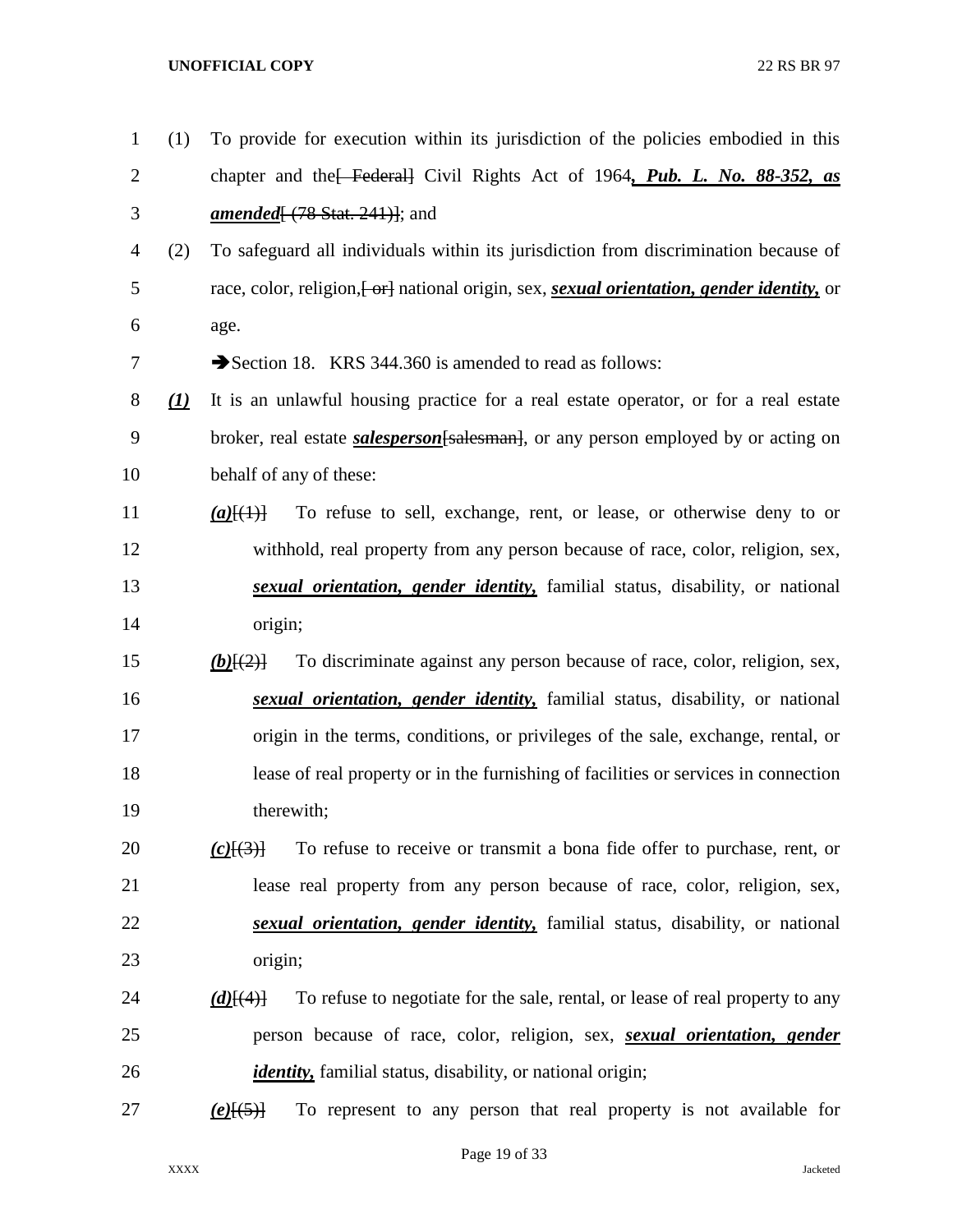- inspection, sale, rental, or lease when it is so available, or to refuse to permit 2 any person to inspect real property because of his race, color, religion, sex, *sexual orientation, gender identity,* familial status, disability, or national origin;
- *(f)*[(6)] To make, print, circulate, post, or mail or cause to be printed, circulated, posted, or mailed an advertisement or sign, or to use a form of application for the purchase, rental, or lease of real property, or to make a record of inquiry in connection with the prospective purchase, rental, or lease of real property, which indicates, directly or indirectly, a limitation, specification, or discrimination as to race, color, religion, sex, *sexual orientation, gender identity*, familial status, disability, or national origin or an intent to make such a limitation, specification, or discrimination;
- *(g)*[(7)] To offer, solicit, accept, use, or retain a listing of real property for sale, rental, or lease with the understanding that any person may be discriminated against in the sale, rental, or lease of that real property or in the furnishing of 16 facilities or services in connection therewith because of his race, color, religion, sex, *sexual orientation, gender identity,* familial status, disability, or national origin;
- *(h)*[(8)] To otherwise deny to or withhold real property from any person because of[ his] race, color, religion, sex, *sexual orientation, gender identity,* familial status, disability, or national origin;
- *(i)*[(9)] To discriminate in the sale or rental, or to otherwise make unavailable or deny, a housing accommodation to any buyer or renter because of a disability of:
- 25  $1. \text{ }$   $\text{ }$   $\text{ }$   $\text{ }$   $\text{ }$   $\text{ }$   $\text{ }$   $\text{ }$   $\text{ }$   $\text{ }$   $\text{ }$   $\text{ }$   $\text{ }$   $\text{ }$   $\text{ }$   $\text{ }$   $\text{ }$   $\text{ }$   $\text{ }$   $\text{ }$   $\text{ }$   $\text{ }$   $\text{ }$   $\text{ }$   $\text{ }$   $\text{ }$   $\text{ }$   $\text{ }$   $\text{ }$   $\text{ }$   $\text{ }$
- 26 **2.**  $\{(\mathbf{b})\}$  A person residing in or intending to reside in that housing accommodation after it is so sold, rented, or made available; or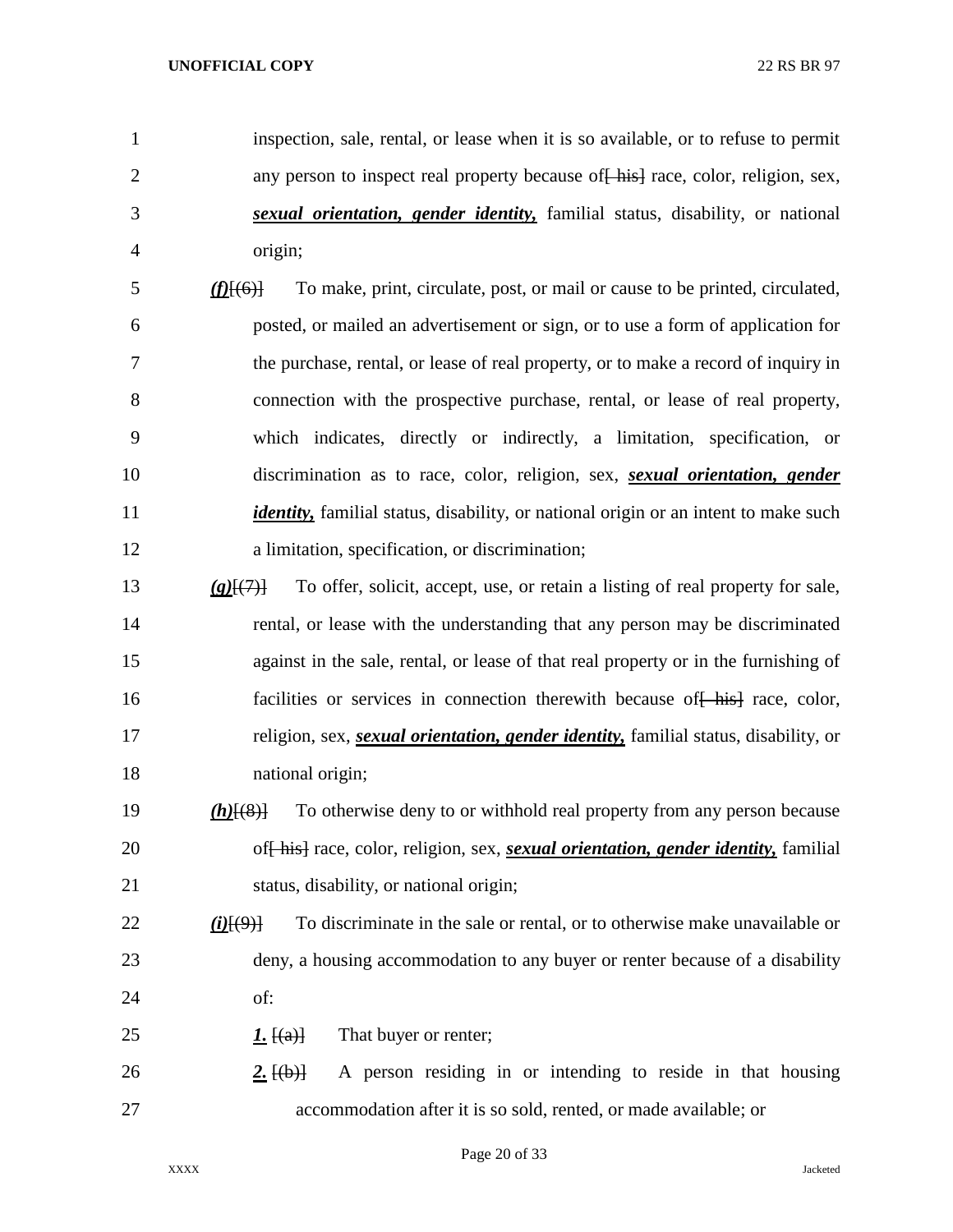| $\mathbf{1}$   |              | Any person associated with that buyer or renter; or<br><u>3. <math>[(e)]</math></u>          |
|----------------|--------------|----------------------------------------------------------------------------------------------|
| $\overline{2}$ |              | To discriminate against any person in the terms, conditions, or privileges<br>$(i)$ $\{40\}$ |
| 3              |              | of sale or rental of a dwelling, or in the provision of services or facilities in            |
| 4              |              | connection with such housing accommodation, because of a disability of:                      |
| 5              |              | That person; $\left\{ -\text{or}\right\}$<br><u><i>I</i>.</u> $[(a)]$                        |
| 6              |              | A person residing in or intending to reside in that housing<br>2. $\{(\mathbf{b})\}$         |
| 7              |              | accommodation after it is sold, rented, or made available; or                                |
| $8\,$          |              | Any person associated with that person.<br><u>3. <math>[(e)]</math></u>                      |
| 9              | $(2)$ [(11)] | For purposes of this section, discrimination includes:                                       |
| 10             | (a)          | A refusal to permit, at the expense of the disabled person, reasonable                       |
| 11             |              | modifications of existing premises occupied or to be occupied by a person, if                |
| 12             |              | the modifications may be necessary to afford the person full enjoyment of the                |
| 13             |              | premises; except that, in the case of a rental, the landlord may, where it is                |
| 14             |              | reasonable to do so, condition permission for a modification on the renter                   |
| 15             |              | agreeing to restore the interior of the premises to the condition that existed               |
| 16             |              | before the modification, reasonable wear and tear excepted:[-]                               |
| 17             | (b)          | A refusal to make reasonable accommodations in rules, policies, practices, or                |
| 18             |              | services, when the accommodations may be necessary to afford the person                      |
| 19             |              | equal opportunity to use and enjoy a housing accommodation; or                               |
| 20             | (c)          | In connection with the design and construction of covered multifamily                        |
| 21             |              | housing accommodations for first occupancy after January 1, 1993, a failure to               |
| 22             |              | design and construct those housing accommodations in a manner ensuring that                  |
| 23             |              | they have at least one (1) entrance on an accessible route unless impractical to             |
| 24             |              | do so because of the terrain or unusual characteristics of the site. Housing                 |
| 25             |              | accommodations with a building entrance on an accessible route shall comply                  |
| 26             |              | with the following requirements:                                                             |
| 27             |              | The public<br>portions<br>of the<br>housing<br>1.<br>use<br>and<br>common<br>use             |

Page 21 of 33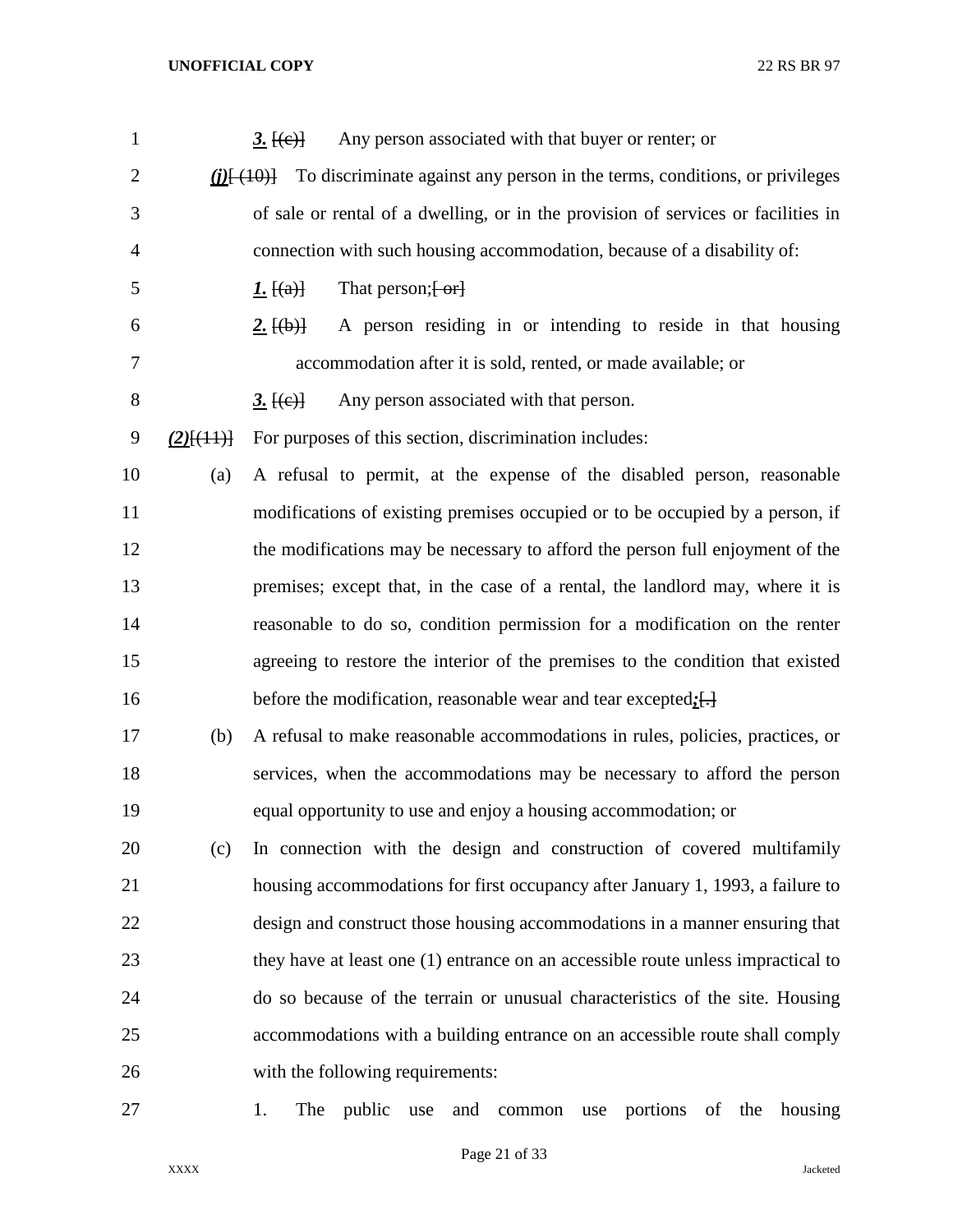| $\mathbf{1}$   |                                      | accommodations shall be readily accessible to and usable by disabled                          |
|----------------|--------------------------------------|-----------------------------------------------------------------------------------------------|
| $\overline{2}$ |                                      | persons;                                                                                      |
| 3              | 2.                                   | All the doors designed to allow passage into and within all premises                          |
| 4              |                                      | within the housing accommodations shall be sufficiently wide to allow                         |
| 5              |                                      | passage by disabled persons in wheelchairs; and                                               |
| 6              | 3.                                   | All premises within the housing accommodations shall contain the                              |
| 7              |                                      | following features of adaptive design:                                                        |
| 8              |                                      | An accessible route into and through the housing accommodation;<br>a.                         |
| 9              |                                      | switches, electrical outlets, thermostats,<br>b.<br>Light<br>and other                        |
| 10             |                                      | environmental controls in accessible locations;                                               |
| 11             |                                      | Reinforcements in bathroom walls to allow later installation of<br>c.                         |
| 12             |                                      | grab bars; and                                                                                |
| 13             |                                      | d.<br>Usable kitchens and bathrooms so that an individual in a                                |
| 14             |                                      | wheelchair can maneuver about the space.                                                      |
| 15             | $(3)$ [(12)]                         | Compliance with the appropriate requirements of the American National                         |
| 16             |                                      | Standard for buildings and facilities providing accessibility and usability for               |
| 17             |                                      | physically disabled persons, $\frac{1}{2}$ (decommonly cited as "ANSI A117.1 - 1986, "H)      |
| 18             |                                      | suffices to satisfy the requirements of subsection $(2)$ [ $(11)$ ] $(c)$ 3. of this section. |
| 19             | $(4)$ $\left[\frac{(13)}{12}\right]$ | As used in subsection $(2)$ [(11)] of this section, the term "covered multifamily             |
| 20             |                                      | housing accommodation" means:                                                                 |
| 21             | (a)                                  | Buildings consisting of four $(4)$ or more units if the buildings have one $(1)$ or           |
| 22             |                                      | more elevators; and                                                                           |
| 23             | (b)                                  | Ground floor units in other buildings consisting of two (2) or more units.                    |
| 24             | $(5)$ [ $(14)$ ]                     | Nothing in this section requires that a housing accommodation be made                         |
| 25             |                                      | available to an individual whose tenancy would constitute a direct threat to the              |
| 26             |                                      | health or safety of other individuals or whose tenancy would result in substantial            |
| 27             |                                      | physical damage to the property of others.                                                    |

Page 22 of 33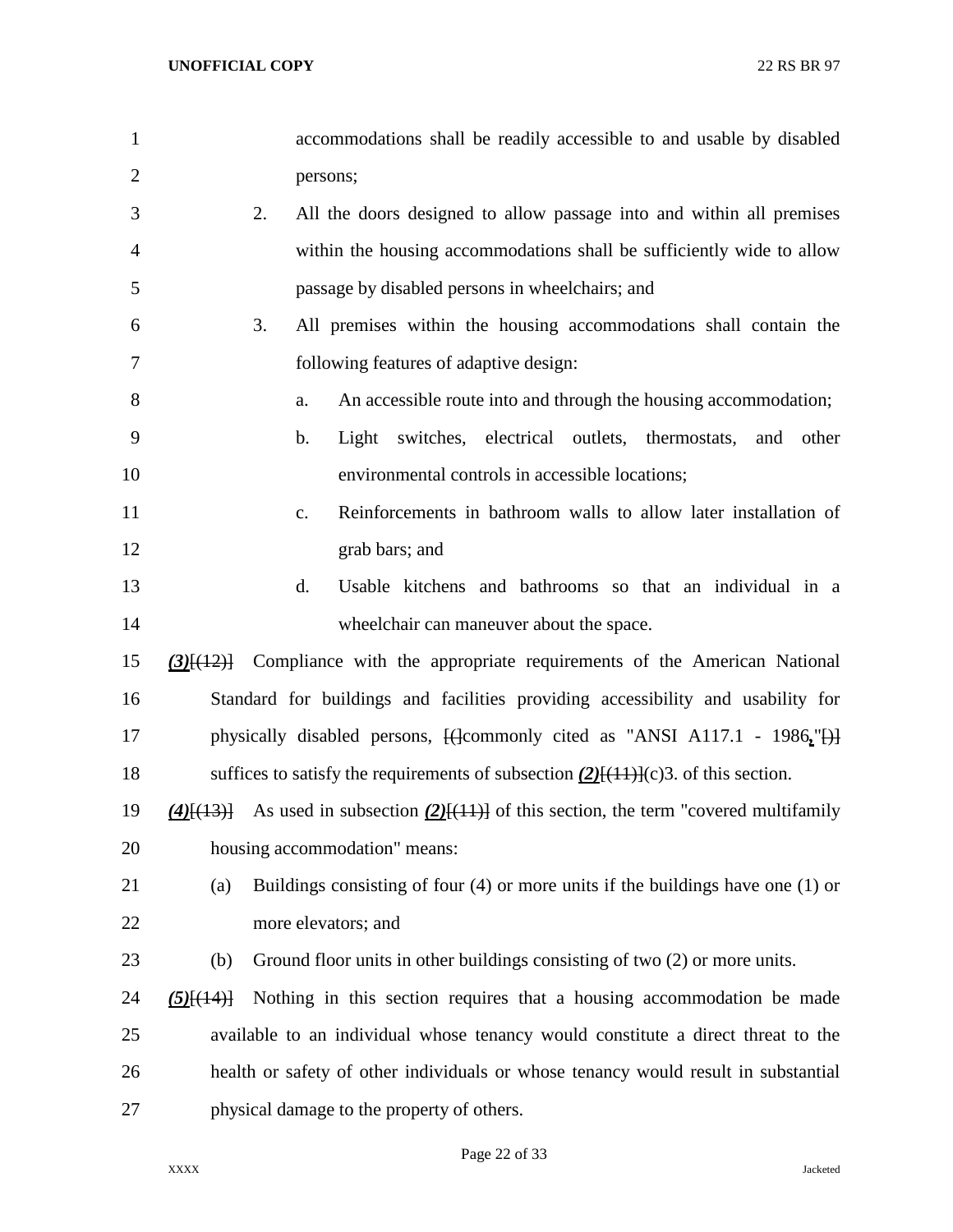| $\mathbf{1}$   |     | Section 19. KRS 344.367 is amended to read as follows:                                                      |
|----------------|-----|-------------------------------------------------------------------------------------------------------------|
| $\overline{2}$ |     | It is an unlawful practice for a person in the business of insuring against hazards to refuse               |
| 3              |     | to enter into, or discriminate in the terms, conditions, or privileges of, a contract of                    |
| $\overline{4}$ |     | insurance against hazards to a housing accommodation because of the race, color,                            |
| 5              |     | religion, national origin, familial status, disability, [-or] sex, sexual orientation, or gender            |
| 6              |     | <i>identity</i> of persons owning <del>[,]</del> or residing in or near the housing accommodation.          |
| 7              |     | Section 20. KRS 344.370 is amended to read as follows:                                                      |
| $8\phantom{1}$ |     | It is an unlawful practice for a financial institution or for any person or other entity whose              |
| 9              |     | business includes engaging in real estate-related transactions:                                             |
| 10             | (1) | To discriminate against an individual because of the race, color, religion, or                              |
| 11             |     | national origin, familial status, disability, sex, sexual orientation, gender identity,                     |
| 12             |     | or age of the individual or the present or prospective owner, tenant, or occupant of                        |
| 13             |     | the real property or of a member, stockholder, director, officer, employee, or                              |
| 14             |     | representative of any of these, in the granting, withholding, extending, modifying,                         |
| 15             |     | or renewing the rates, terms, conditions, privileges, or other provisions of financial                      |
| 16             |     | assistance or in the extension of services in connection therewith;                                         |
| 17             | (2) | To use a form of application for financial assistance or to make or keep a record or                        |
| 18             |     | inquiry in connection with applications for financial assistance which indicate,                            |
| 19             |     | directly or indirectly, a limitation, specification, or discrimination as to race, color,                   |
| 20             |     | religion, <i>national origin</i> , familial status, disability, <i>sex</i> , <i>sexual orientation</i> , or |
| 21             |     | <b>gender identity,</b> [national origin] or an intent to make such a limitation,                           |
| 22             |     | specification, or discrimination; or                                                                        |
| 23             | (3) | To discriminate by refusing to give full recognition, because of sex, to the income                         |

- of each spouse or the total income and expenses of both spouses where both spouses become or are prepared to become joint or several obligors in real estate 26 transactions  $\frac{1}{2}$ ; or
- (4) As used in this section, the term "real estate-related transaction" means any of the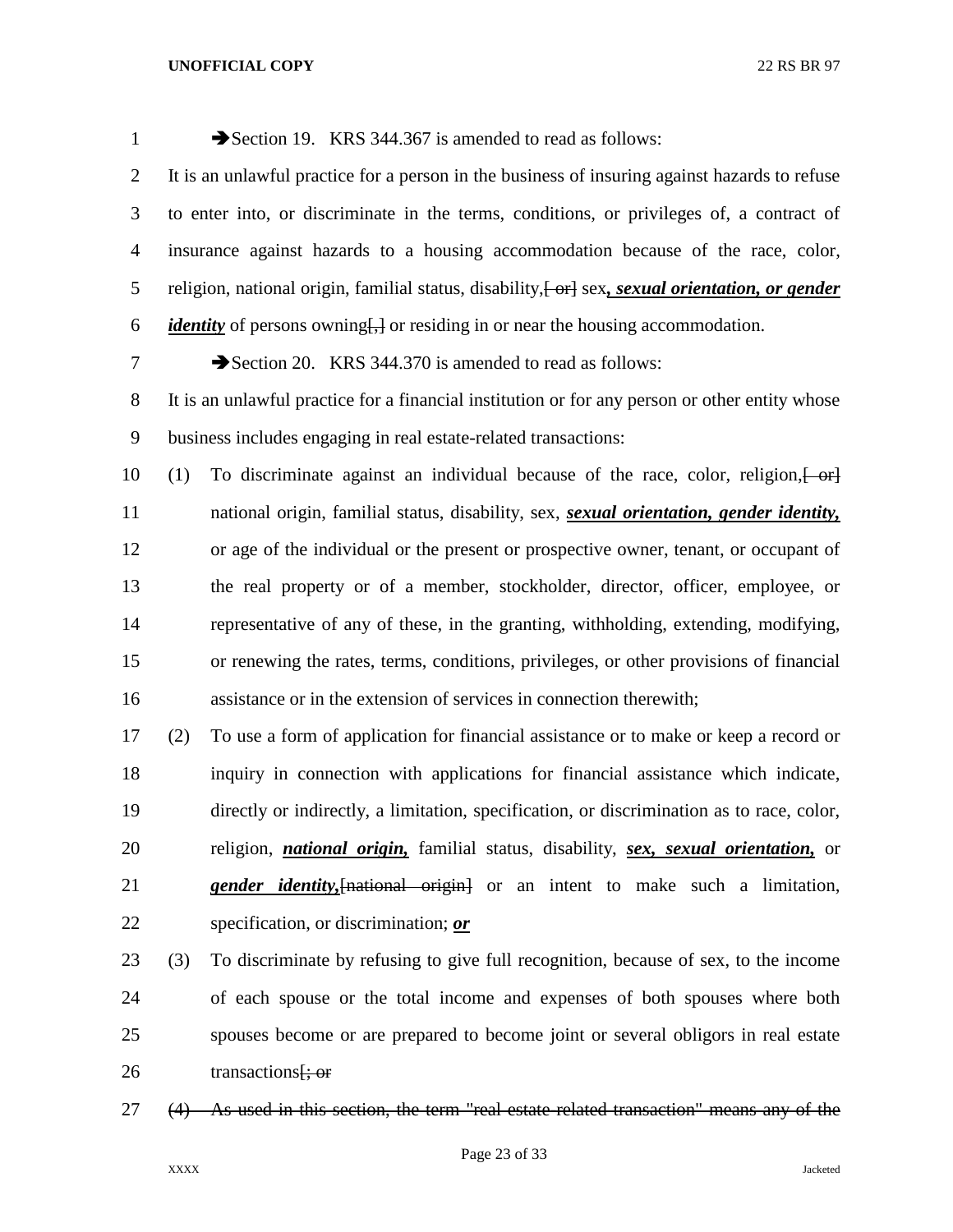| 1              |     | following:                                                                                               |
|----------------|-----|----------------------------------------------------------------------------------------------------------|
| $\overline{2}$ |     | The making or purchasing of loans or providing other financial assistance;<br>$\left(\mathrm{a}\right)$  |
| 3              |     | For purchasing, constructing, improving, repairing, or maintaining a                                     |
| 4              |     | housing accommodation; or                                                                                |
| 5              |     | $2$ .<br>Secured by real estate.                                                                         |
| 6              |     | The selling, brokering, or appraising of real property except that a person<br>$\left(\mathbf{b}\right)$ |
| 7              |     | engaged in the business of furnishing appraisals of real property may take into                          |
| 8              |     | consideration factors other than race, color, religion, national origin, sex,                            |
| 9              |     | disability, or familial status.                                                                          |
| 10             |     | Section 21. KRS 344.380 is amended to read as follows:                                                   |
| 11             |     | It is an unlawful practice for a real estate operator, a real estate broker, a real estate               |
| 12             |     | salesperson [salesman], a financial institution, an employee of any of these, or any other               |
| 13             |     | person, for the purpose of inducing a real estate transaction from which a person may                    |
| 14             |     | benefit financially:                                                                                     |
| 15             | (1) | To represent that a change has occurred or will or may occur in the composition                          |
| 16             |     | with respect to race, color, religion, sex, <i>sexual orientation</i> , <i>gender identity</i> ,         |
| 17             |     | disability, familial status, or national origin of the owners or occupants in the block,                 |
| 18             |     | neighborhood, or area in which the real property is located;                                             |
| 19             | (2) | To represent that this change will or may result in the lowering of property values,                     |
| 20             |     | an increase in criminal or antisocial behavior, or a decline in the quality of schools                   |
| 21             |     | in the block, neighborhood, or area in which the real property is located; or                            |
| 22             | (3) | To induce or attempt to induce any person to sell or rent any dwelling by                                |
| 23             |     | representations regarding the entry or prospective entry into the neighborhood of a                      |
| 24             |     | person or persons of a particular race, color, religion, sex, <i>sexual orientation</i> ,                |
| 25             |     | <i>gender identity</i> , disability, familial status, or national origin.                                |
| 26             |     | Section 22. KRS 344.400 is amended to read as follows:                                                   |
| 27             | (1) | It shall be an unlawful practice for any person, whether acting for himself or                           |

Page 24 of 33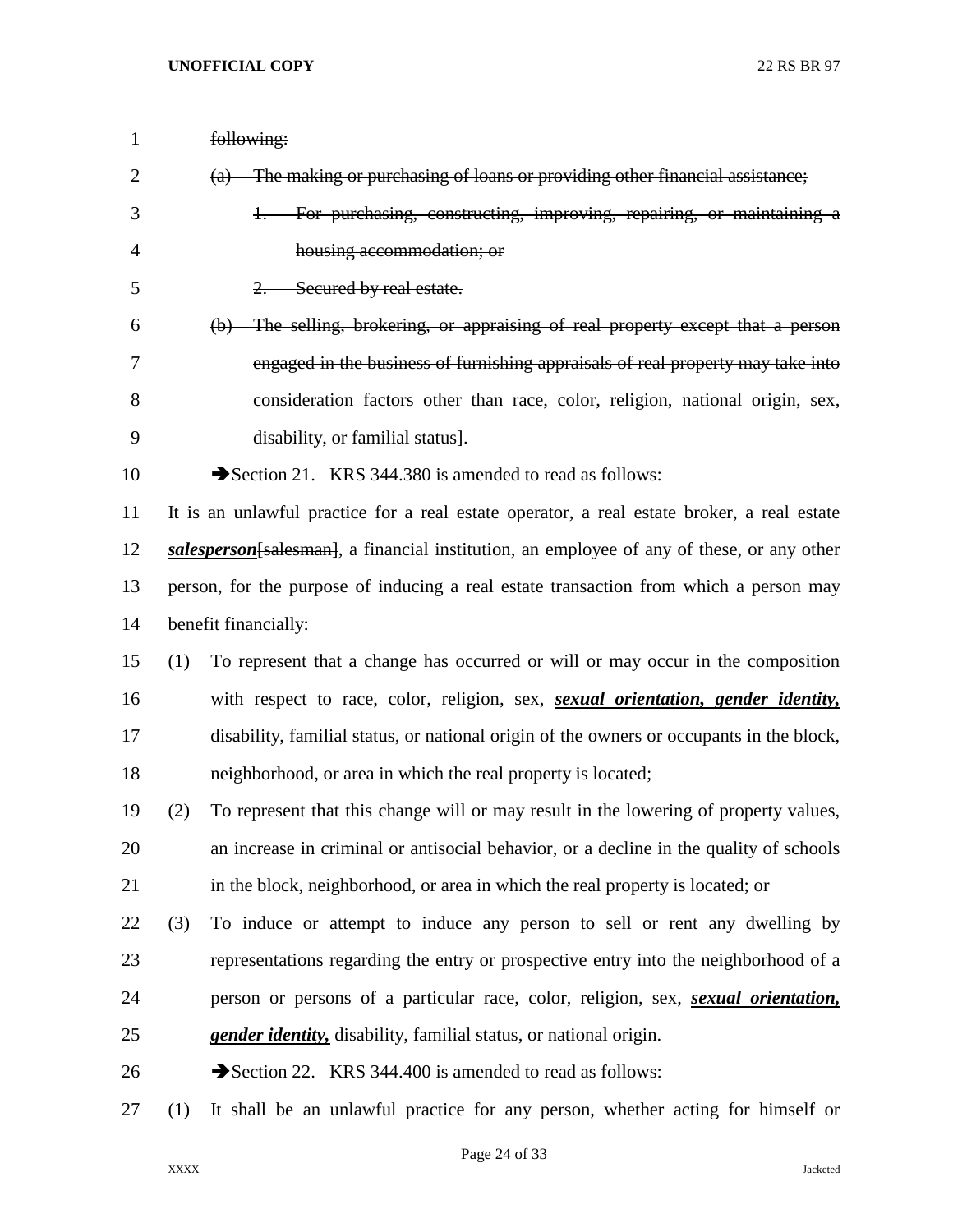| $\mathbf{1}$   |     |          | another, in connection with any credit transaction because of race, color, religion,                          |
|----------------|-----|----------|---------------------------------------------------------------------------------------------------------------|
| $\overline{2}$ |     |          | national origin <sub>t</sub> [or] sex, sexual orientation, or gender identity to:                             |
| 3              |     | (a)      | Deny credit to any person;                                                                                    |
| 4              |     | (b)      | Increase the charges or fees for or collateral required to secure any credit                                  |
| 5              |     |          | extended to any person;                                                                                       |
| 6              |     | (c)      | Restrict the amount or use of credit extended or impose different terms or                                    |
| 7              |     |          | conditions with respect to the credit extended to any person or any item or                                   |
| 8              |     |          | service related thereto; or                                                                                   |
| 9              |     | (d)      | Attempt to do any of the unlawful practices defined in this section.                                          |
| 10             | (2) |          | The provisions of this section shall not prohibit any party to a credit transaction                           |
| 11             |     |          | from considering the credit history of any individual applicant.                                              |
| 12             | (3) |          | The provisions of this section shall not prohibit any party to a credit transaction                           |
| 13             |     |          | from considering the application of Kentucky law on dower $and[\frac{1}{2}]$ curtesy or $[\frac{1}{2}]$       |
| 14             |     |          | descent and distribution to the particular case or from taking reasonable action                              |
| 15             |     | thereon. |                                                                                                               |
| 16             |     |          | Section 23. KRS 344.680 is amended to read as follows:                                                        |
| 17             |     |          | It shall be unlawful to deny any person access to, or membership or participation in, any                     |
| 18             |     |          | multiple listing service, real estate brokers' organization, or other service, organization, or               |
| 19             |     |          | facility relating to the business of selling or renting housing accommodations, or to                         |
| 20             |     |          | discriminate against a person in the terms or conditions of access, membership, or                            |
| 21             |     |          | participation, on account of race, color, religion, sex, <i>sexual orientation</i> , <i>gender identity</i> , |
| 22             |     |          | disability, familial status, or national origin.                                                              |
| 23             |     |          | Section 24. KRS 18A.095 is amended to read as follows:                                                        |
| 24             | (1) |          | A classified employee with status shall not be dismissed, demoted, suspended, or                              |
| 25             |     |          | otherwise penalized except for cause.                                                                         |
| 26             | (2) |          | Prior to dismissal, a classified employee with status shall be notified in writing of                         |
| 27             |     |          | the intent to dismiss him. The notice shall also state:                                                       |
|                |     |          |                                                                                                               |

Page 25 of 33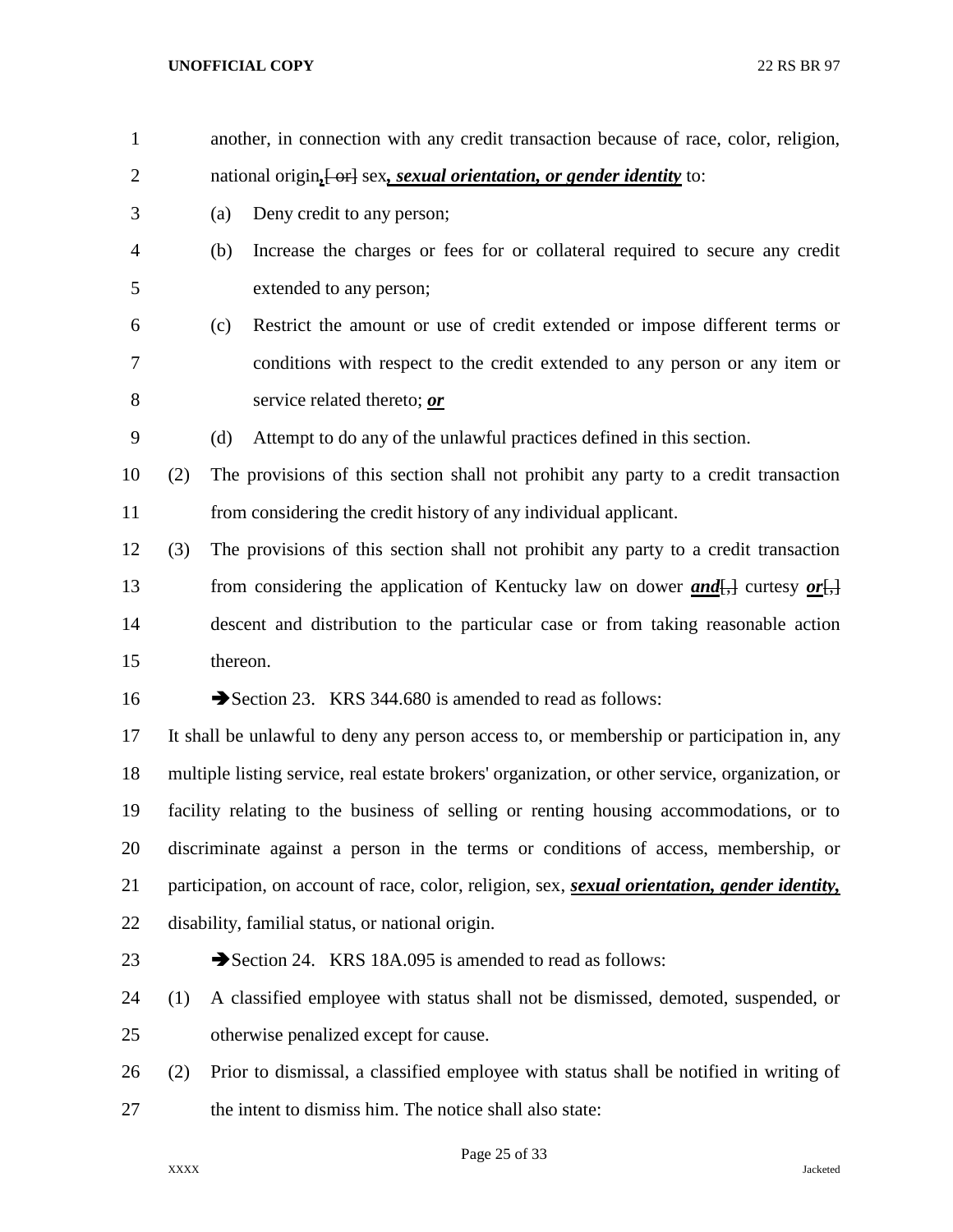| $\mathbf{1}$   |     | (a) | The specific reasons for dismissal including:                                         |
|----------------|-----|-----|---------------------------------------------------------------------------------------|
| $\overline{2}$ |     |     | The statutory or regulatory violation;<br>1.                                          |
| 3              |     |     | The specific action or activity on which the intent to dismiss is based;<br>2.        |
| 4              |     |     | The date, time, and place of such action or activity; and<br>3.                       |
| 5              |     |     | The name of the parties involved;<br>4.                                               |
| 6              |     | (b) | That the employee has the right to appear personally, or with counsel if he has       |
| 7              |     |     | retained counsel, to reply to the head of the cabinet or agency or his designee;      |
| 8              |     |     | and                                                                                   |
| 9              |     | (c) | Whether the employee is placed on administrative leave by the appointing              |
| 10             |     |     | authority with pay upon receiving the intent to dismiss letter prior to the           |
| 11             |     |     | agency's final action.                                                                |
| 12             | (3) |     | The Personnel Cabinet shall prescribe and distribute a form to be completed and       |
| 13             |     |     | forwarded by an employee who wishes to appear before the head of the cabinet or       |
| 14             |     |     | agency or his designee, to each appointing authority. The form shall be attached to   |
| 15             |     |     | every notice of intent to dismiss and shall contain written instructions explaining:  |
| 16             |     | (a) | The right granted an employee under the provisions of this section relating to        |
| 17             |     |     | pretermination hearings; and                                                          |
| 18             |     | (b) | The time limits and procedures to be followed by all parties in pretermination        |
| 19             |     |     | hearings.                                                                             |
| 20             | (4) |     | No later than five (5) working days after receipt of the notice of intent to dismiss, |
| 21             |     |     | excluding the day he receives the notice, the employee may request to appear,         |
| 22             |     |     | personally or with counsel if he has retained counsel, to reply to the head of the    |
| 23             |     |     | cabinet or agency or his designee.                                                    |
| 24             | (5) |     | Unless waived by the employee, the appearance shall be scheduled within six $(6)$     |
| 25             |     |     | working days after receipt of an employee's request to appear before the head of the  |
| 26             |     |     | cabinet or agency or his designee, excluding the day his request is received.         |
| 27             | (6) |     | No later than five (5) working days after the employee appears before the head of     |

Page 26 of 33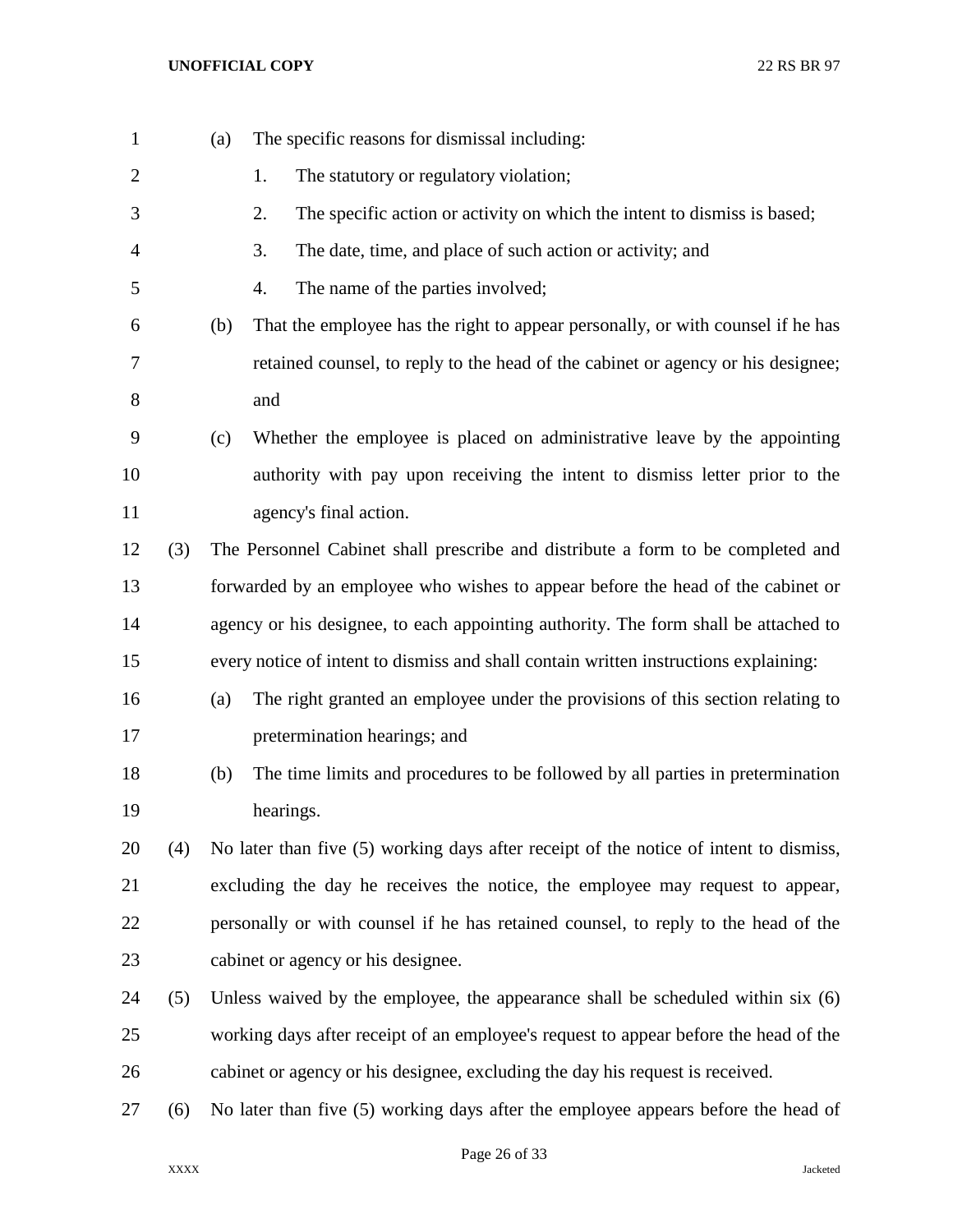| $\mathbf{1}$ |     |     | the cabinet or agency or his designee, excluding the day of the appearance, the     |
|--------------|-----|-----|-------------------------------------------------------------------------------------|
| 2            |     |     | cabinet head or agency or his designee shall:                                       |
| 3            |     | (a) | Determine whether to dismiss the employee or to alter, modify, or rescind the       |
| 4            |     |     | intent to dismiss; and                                                              |
| 5            |     | (b) | Notify the employee in writing of the decision.                                     |
| 6            | (7) |     | If the cabinet or agency head or his designee determines that the employee shall be |
| 7            |     |     | dismissed or otherwise penalized, the employee shall be notified in writing of:     |
| 8            |     | (a) | The effective date of his dismissal or other penalization;                          |
| 9            |     | (b) | The specific reason for this action, including:                                     |
| 10           |     |     | The statutory or regulatory violation;<br>1.                                        |
| 11           |     |     | The specific action or activity on which the dismissal or other<br>2.               |
| 12           |     |     | penalization is based;                                                              |
| 13           |     |     | 3.<br>The date, time, and place of the action or activity; and                      |
| 14           |     |     | The name of the parties involved; and<br>4.                                         |
| 15           |     | (c) | That he may appeal the dismissal or other penalization to the board within          |
| 16           |     |     | sixty (60) days after receipt of this notification, excluding the day he receives   |
| 17           |     |     | notice.                                                                             |
| 18           | (8) |     | A classified employee with status who is demoted, suspended, or otherwise           |
| 19           |     |     | penalized shall be notified in writing of:                                          |
| 20           |     | (a) | The demotion, suspension, or other penalization;                                    |
| 21           |     | (b) | The effective date of the demotion, suspension, or other penalization;              |
| 22           |     | (c) | The specific reason for the action including:                                       |
| 23           |     |     | The statutory or regulatory violation;<br>1.                                        |
| 24           |     |     | 2.<br>The specific action or activity on which the demotion, suspension, or         |
| 25           |     |     | other penalization is based;                                                        |
| 26           |     |     | 3.<br>The date, time, and place of the action or activity; and                      |
| 27           |     |     | The name of the parties involved; and<br>4.                                         |
|              |     |     |                                                                                     |

Page 27 of 33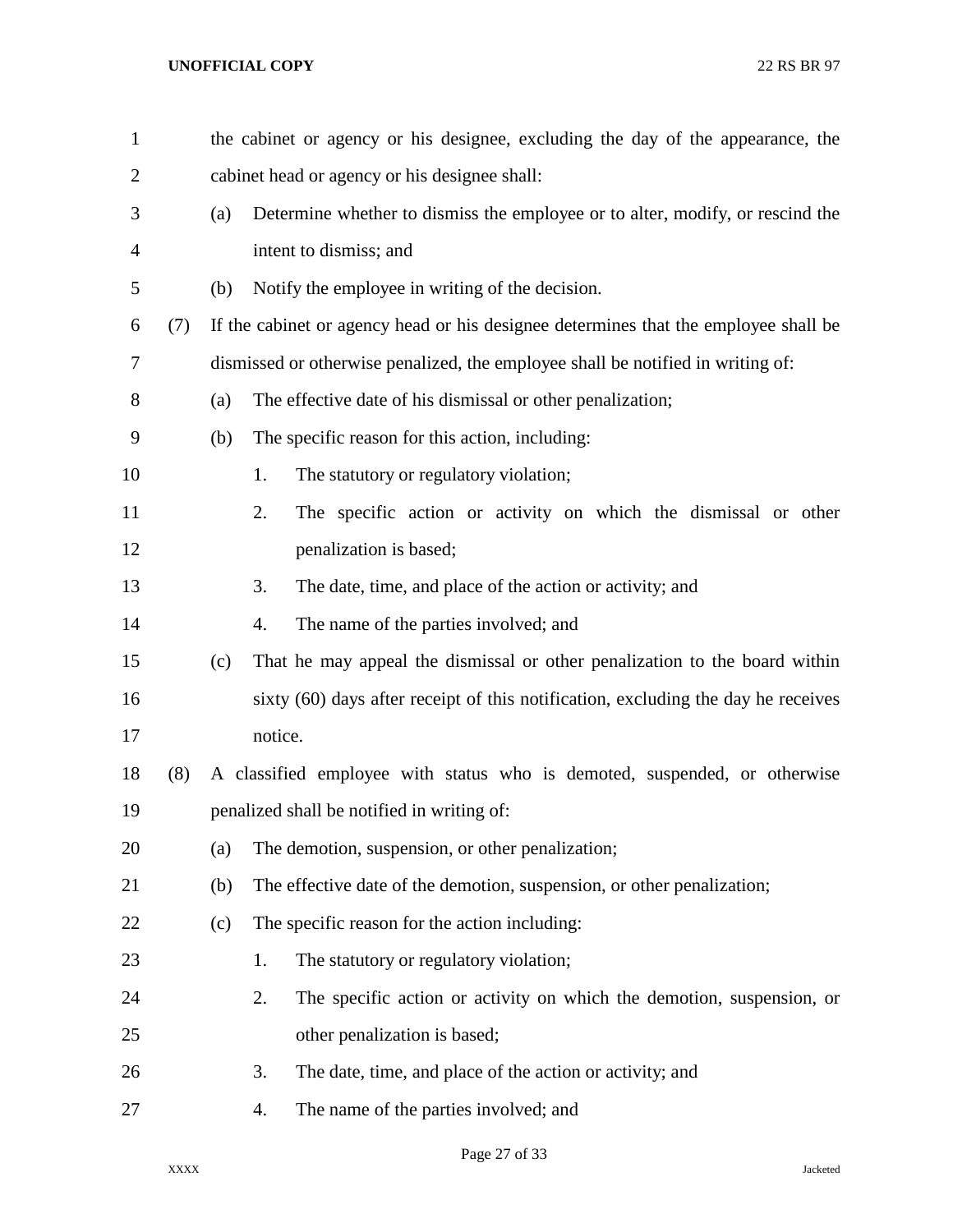| $\mathbf{1}$   |            | (d) | That he or she has the right to appeal to the board within sixty (60) days,             |
|----------------|------------|-----|-----------------------------------------------------------------------------------------|
| $\overline{2}$ |            |     | excluding the day that he or she received notification of the personnel action.         |
| 3              | (9)        |     | Any unclassified employee who is dismissed, demoted, suspended, or otherwise            |
| $\overline{4}$ |            |     | penalized for cause may, within thirty (30) days after the dismissal, demotion,         |
| 5              |            |     | suspension, or other form of penalization, appeal to the board for review thereof.      |
| 6              | $(10)$ (a) |     | An employee whose position is reallocated shall be notified in writing by the           |
| 7              |            |     | appointing authority of:                                                                |
| 8              |            |     | The reallocation; and<br>1.                                                             |
| 9              |            |     | 2.<br>His right to request reconsideration by the secretary within ten $(10)$           |
| 10             |            |     | working days of receipt of the notice, excluding the day he receives                    |
| 11             |            |     | notification.                                                                           |
| 12             |            | (b) | He shall be provided with a form prescribed by the secretary on which to                |
| 13             |            |     | request reconsideration.                                                                |
| 14             |            | (c) | The employee shall file a written request for reconsideration of the                    |
| 15             |            |     | reallocation of his position with the secretary in a manner and form prescribed         |
| 16             |            |     | by the secretary and shall be given a reasonable opportunity to be heard                |
| 17             |            |     | thereon by the secretary. The secretary shall make a determination within sixty         |
| 18             |            |     | (60) days after the request has been filed by an employee. After                        |
| 19             |            |     | reconsideration of the request by the secretary, the employee may appeal to the         |
| 20             |            |     | board.                                                                                  |
| 21             |            |     | (11) Any state employee, applicant for employment, or eligible on a register may appeal |
| 22             |            |     | to the board on the grounds that his right to inspect or copy records, including        |
| 23             |            |     | preliminary and other supporting documentation, relating to him has been denied,        |
| 24             |            |     | abridged, or impeded by a public agency. The board shall conduct a hearing to           |
| 25             |            |     | determine whether the records related to the employee, applicant, or eligible, and      |
| 26             |            |     | whether his right to inspect or copy these records was denied, abridged, or impeded.    |
| 27             |            |     | If the board determines that the records related to the employee and that the right to  |

## Page 28 of 33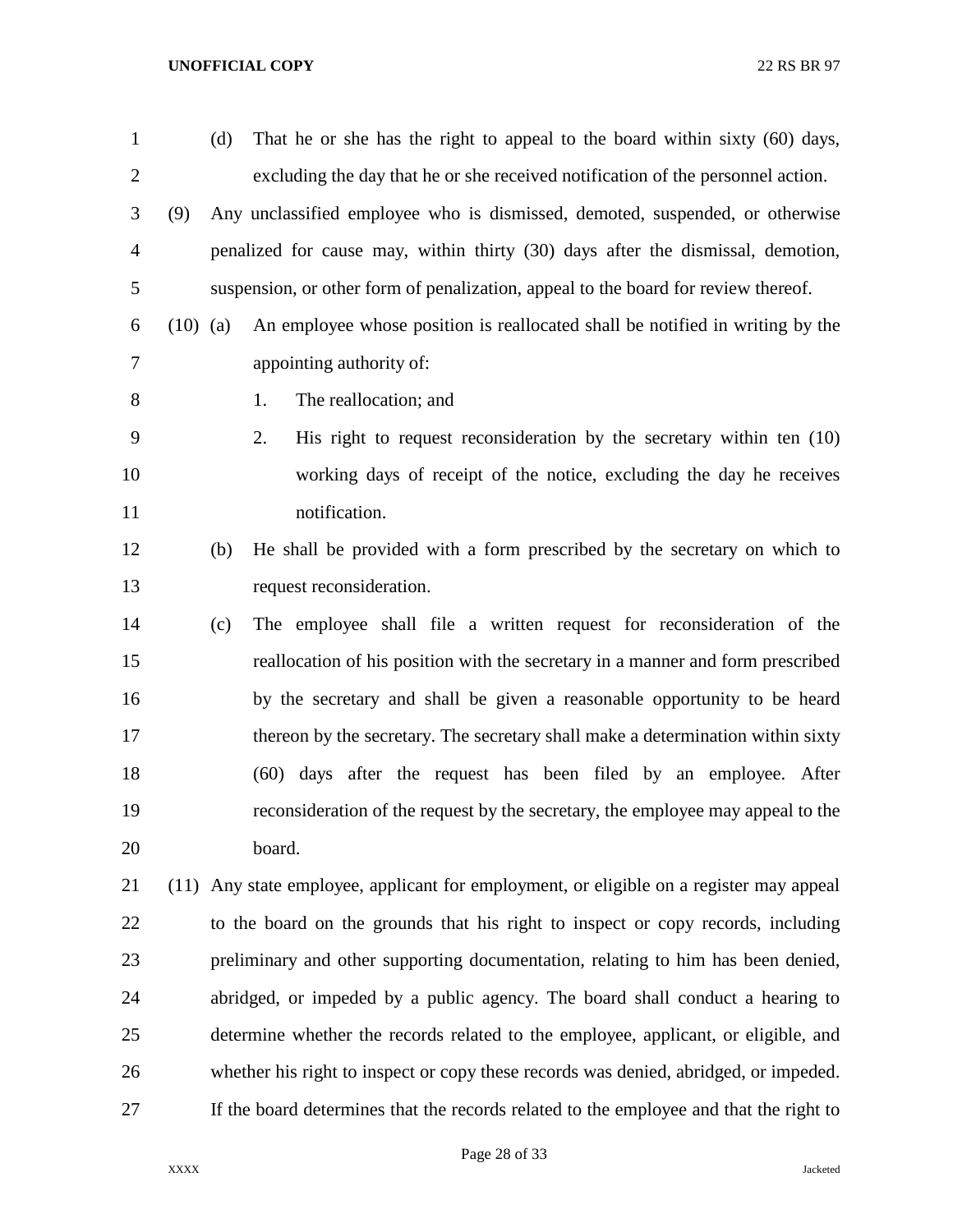inspect or copy these records has been denied, abridged, or impeded, the board shall order the public agency to make them available for inspection and copying and shall charge the cost of the hearing to the public agency. A state employee, an applicant for employment, and an eligible on a register shall not have the right to inspect or to copy any examination materials.

 (12) Any classified employee may appeal to the board an action alleged to be based on discrimination due to race, color, religion, national origin, sex, *sexual orientation, gender identity,* disability, or age forty (40) and above. Nothing in this section shall be construed to preclude any classified or unclassified employee from filing with the Kentucky Commission on Human Rights a complaint alleging discrimination on the basis of race, color, religion, national origin, sex, *sexual orientation, gender identity*, disability, or age in accordance with KRS Chapter 344.

 (13) When an eligible's name is removed from a register, the secretary shall notify the eligible of his action and the reasons therefor, together with his right of appeal. An eligible's name shall be restored to the register upon presentation of reasons satisfactory to the secretary or in accordance with the decision of the board.

 (14) (a) Any employee, applicant for employment, or eligible on a register, who believes that he has been discriminated against, may appeal to the board.

 (b) Any applicant whose application for admission to an open-competitive examination has been rejected shall be notified of this rejection and the reasons therefor and may appeal to the board for reconsideration of his qualifications and for admission to the examination. Applicants may be conditionally admitted to an examination by the secretary pending reconsideration by the board.

 (c) Any applicant who has taken an examination may appeal to the board for a review of his rating in any part of the examination to assure that uniform rating procedures have been applied equally and fairly.

Page 29 of 33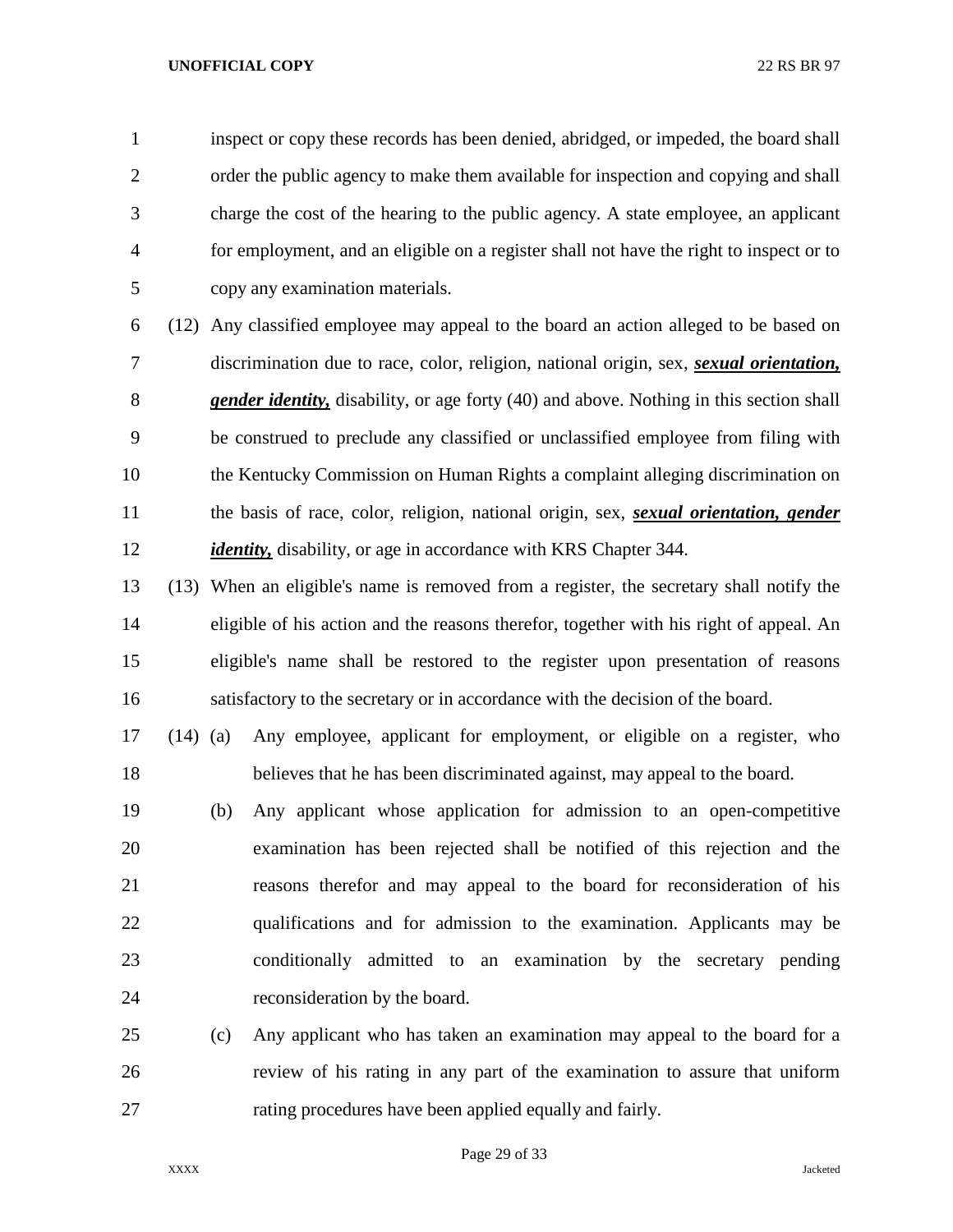- (d) An appeal to the board by applicants or eligibles under subsections (11) and (13) of this section and under this subsection shall be filed in writing with the executive director not later than thirty (30) calendar days after the notification of the action in question was mailed.
- (15) An evaluation may be appealed to the board if an employee has complied with the review procedure established in KRS 18A.110(7)(j).
- (16) (a) Appeals to the board shall be in writing on an appeal form prescribed by the board. Appeal forms shall be available at the employee's place of work. The Personnel Cabinet shall be responsible for the distribution of these forms.
- (b) The appeal form shall be attached to any notice, or copy of any notice, of dismissal, demotion, suspension, fine, involuntary transfer, or other penalization, reallocation, or notice of any other action an employee may appeal under the provisions of this section. The appeal form shall instruct the employee to state whether he is a classified or unclassified employee, his full name, his appointing authority, work station address and telephone number, and, if he has retained counsel at the time he files an appeal, the name, address, and telephone number of his attorney.
- (c) The form shall also instruct a classified employee to state the action he is appealing in a short, plain, concise statement of the facts. The form shall instruct an unclassified employee to make a short, plain, concise statement of the reason for the appeal and the cause given for his dismissal.
- (d) Upon receipt of the appeal by the board, the appointing authority and the Personnel Cabinet shall be notified and the board shall schedule a hearing.
- (17) All administrative hearings conducted by the board shall be conducted in accordance with KRS Chapter 13B.
- (18) (a) The board may deny a hearing to an employee who has failed to file an appeal within the time prescribed by this section; and to an unclassified employee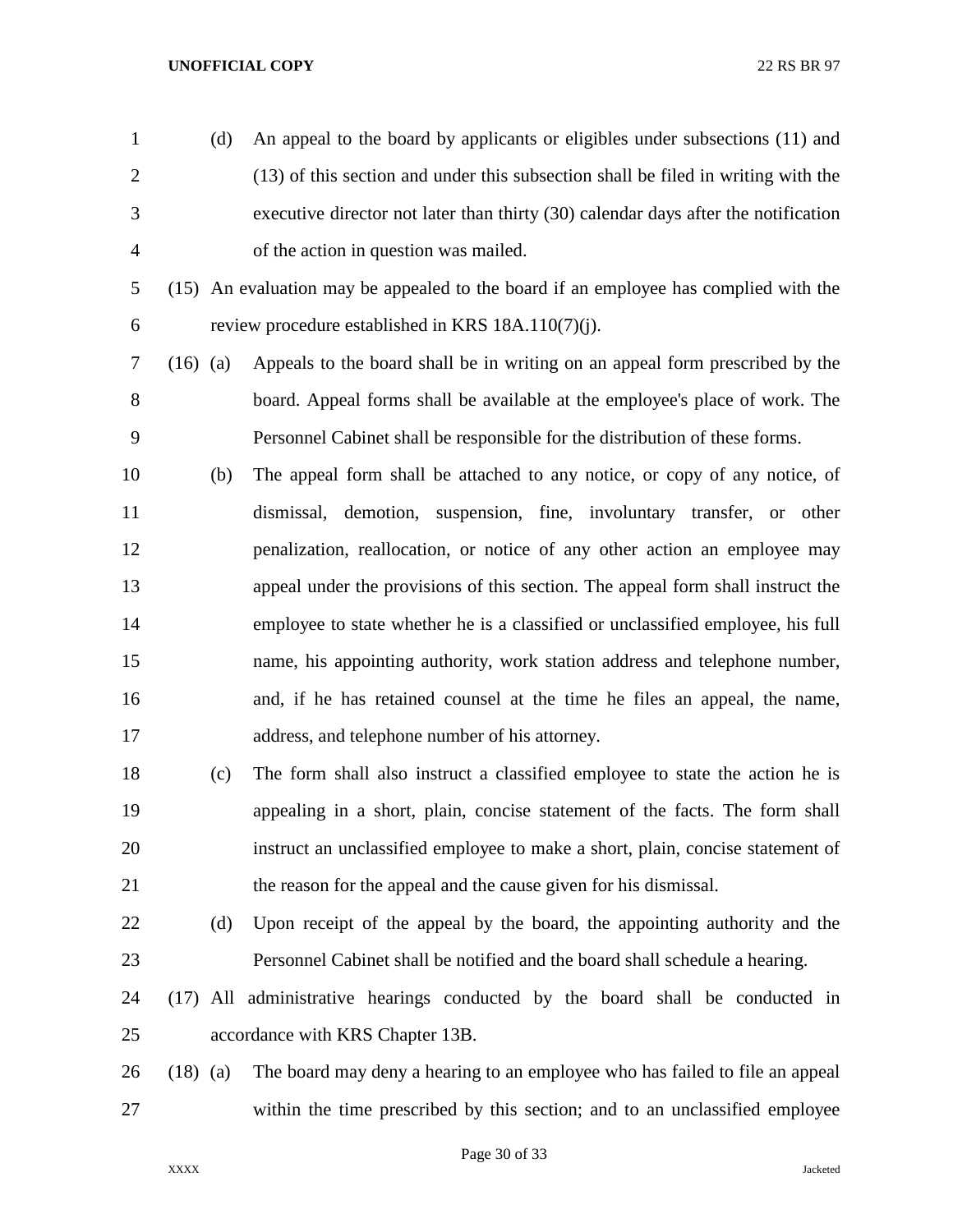| $\mathbf{1}$   |            |     | who has failed to state the reasons for the appeal and the cause for which he          |
|----------------|------------|-----|----------------------------------------------------------------------------------------|
| $\overline{c}$ |            |     | has been dismissed. The board may deny any appeal after a preliminary                  |
| 3              |            |     | hearing if it lacks jurisdiction to grant relief. The board shall notify the           |
| 4              |            |     | employee of its denial in writing and shall inform the employee of his right to        |
| 5              |            |     | appeal the denial under the provisions of KRS 18A.100.                                 |
| 6              |            | (b) | Any investigation by the board of any matter related to an appeal filed by an          |
| 7              |            |     | employee shall be conducted only upon notice to the employee, the                      |
| 8              |            |     | employee's counsel, and the appointing authority. All parties to the appeal            |
| 9              |            |     | shall have access to information produced by the investigations and the                |
| 10             |            |     | information shall be presented at the hearing.                                         |
| 11             |            |     | (19) Each appeal shall be decided individually, unless otherwise agreed by the parties |
| 12             |            |     | and the board. The board shall not:                                                    |
| 13             |            | (a) | Employ class action procedures; or                                                     |
| 14             |            | (b) | Conduct test representative cases.                                                     |
| 15             |            |     | (20) Board members shall abstain from public comment about a pending or impending      |
| 16             |            |     | proceeding before the board. This shall not prohibit board members from making         |
| 17             |            |     | public statements in the course of their official duties or from explaining for public |
| 18             |            |     | information the procedures of the board.                                               |
| 19             |            |     | (21) An appeal to the board may be heard by the full board or one (1) or more of the   |
| 20             |            |     | following: Its executive director, its general counsel, any nonelected member of the   |
| 21             |            |     | board, or any hearing officer secured by the board pursuant to KRS 13B.030.            |
| 22             | $(22)$ (a) |     | If the board finds that the action complained of was taken by the appointing           |
| 23             |            |     | authority in violation of laws prohibiting favor for, or discrimination against,       |
| 24             |            |     | or bias with respect to, his political or religious opinions or affiliations or        |
| 25             |            |     | ethnic origin, or in violation of laws prohibiting discrimination because of           |
| 26             |            |     | such individual's sex or age or disability, the appointing authority shall             |
| 27             |            |     | immediately reinstate the employee to his former position or a position of like        |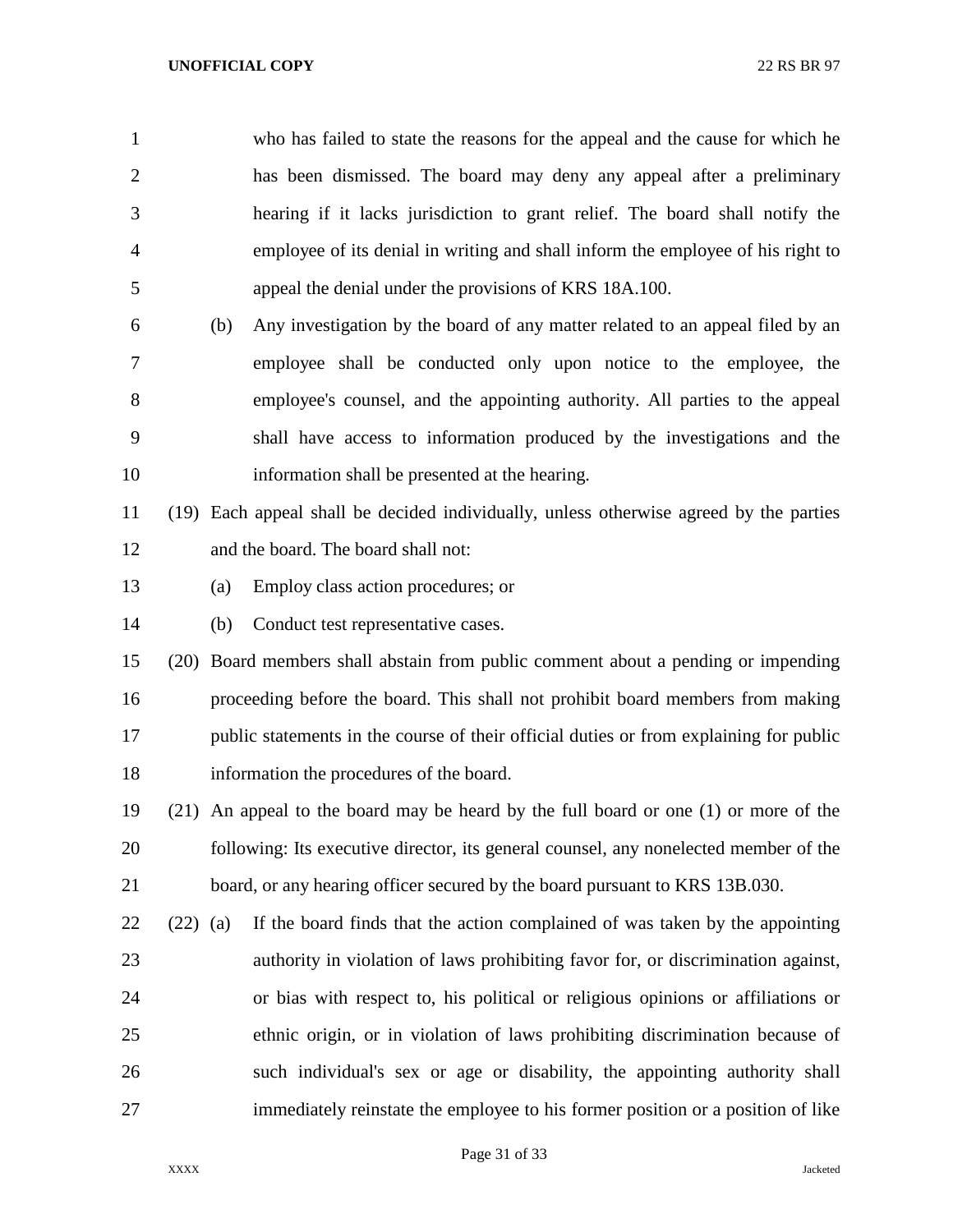- status and pay, without loss of pay for the period of his penalization, or otherwise make the employee whole unless the order is stayed by the board or the court on appeal.
- (b) If the board finds that the action complained of was taken without just cause, the board shall order the immediate reinstatement of the employee to his former position or a position of like status and pay, without loss of pay for the period of his penalization, or otherwise make the employee whole unless the order is stayed by the board or the court on appeal.
- (c) If the board finds that the action taken by the appointing authority was excessive or erroneous in view of all the surrounding circumstances, the board shall direct the appointing authority to alter, modify, or rescind the disciplinary action.
- (d) In all other cases, the board shall direct the appointing authority to rescind the action taken or otherwise grant specific relief or dismiss the appeal.
- (23) If a final order of the board is appealed, a court shall award reasonable attorney fees to an employee who prevails by a final adjudication on the merits as provided by KRS 453.260. This award shall not include attorney fees attributable to the hearing before the board.
- (24) When any employee is dismissed and not ordered reinstated after the appeal, the board in its discretion may direct that his name be placed on an appropriate reemployment list for employment in any similar position other than the one from which he had been removed.
- (25) After a final decision has been rendered by the board or court, an employee who prevails in his appeal shall be credited with the amount of leave time used for time spent at his hearing before the board or court. Employees who had an insufficient amount of leave time shall be credited with leave time equal to the amount of time spent at their hearings before the board or court.